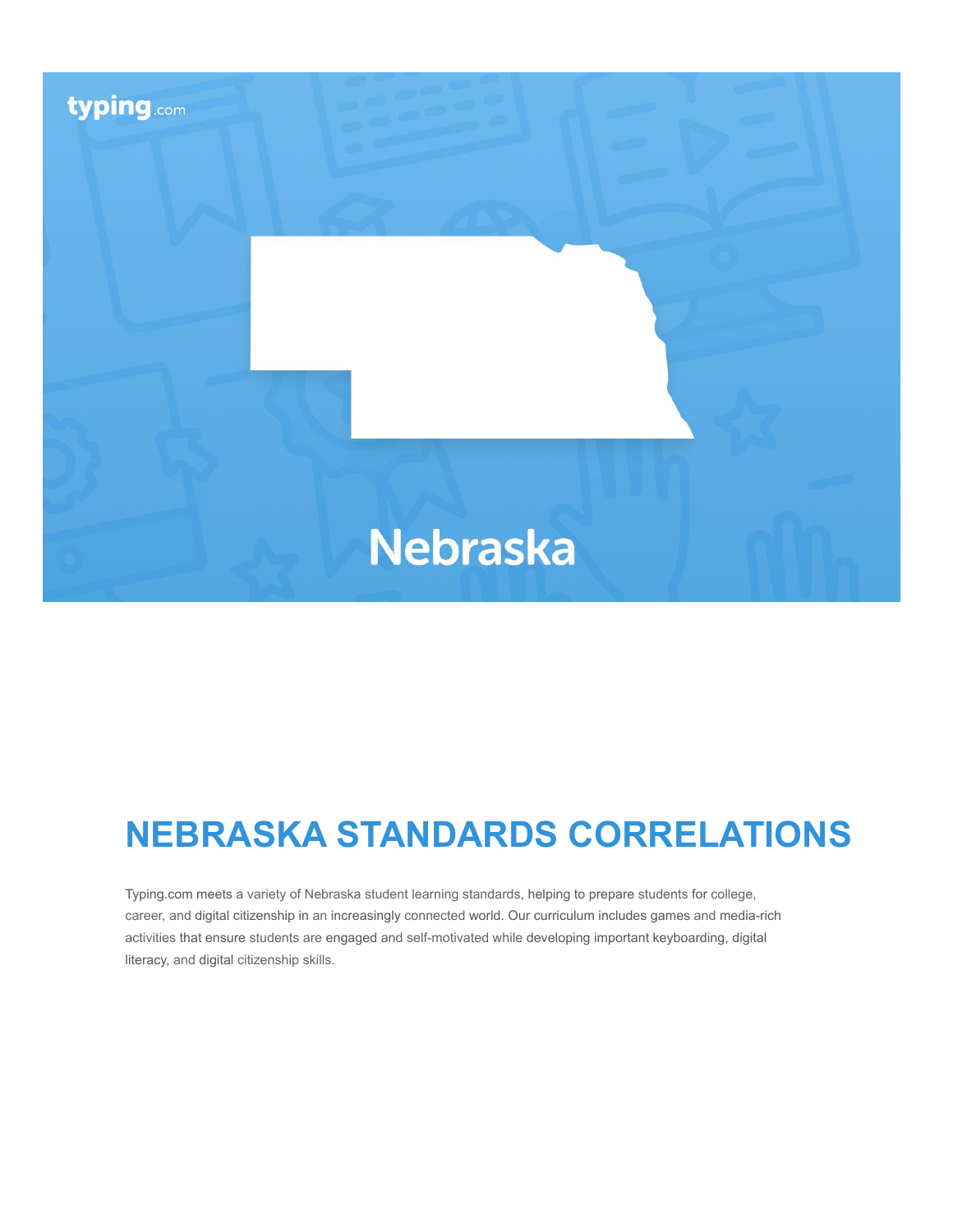# **Table of Contents**

| <b>Kindergarten</b> | 3  |
|---------------------|----|
| <b>1st Grade</b>    | 4  |
| <b>2nd Grade</b>    | 6  |
| <b>3rd Grade</b>    | 8  |
| <b>4th Grade</b>    | 10 |
| <b>5th Grade</b>    | 13 |
| <b>6th Grade</b>    | 15 |
| <b>7th Grade</b>    | 17 |
| <b>8th Grade</b>    | 19 |
| 9th and 10th Grade  | 21 |
| 11th and 12th Grade | 23 |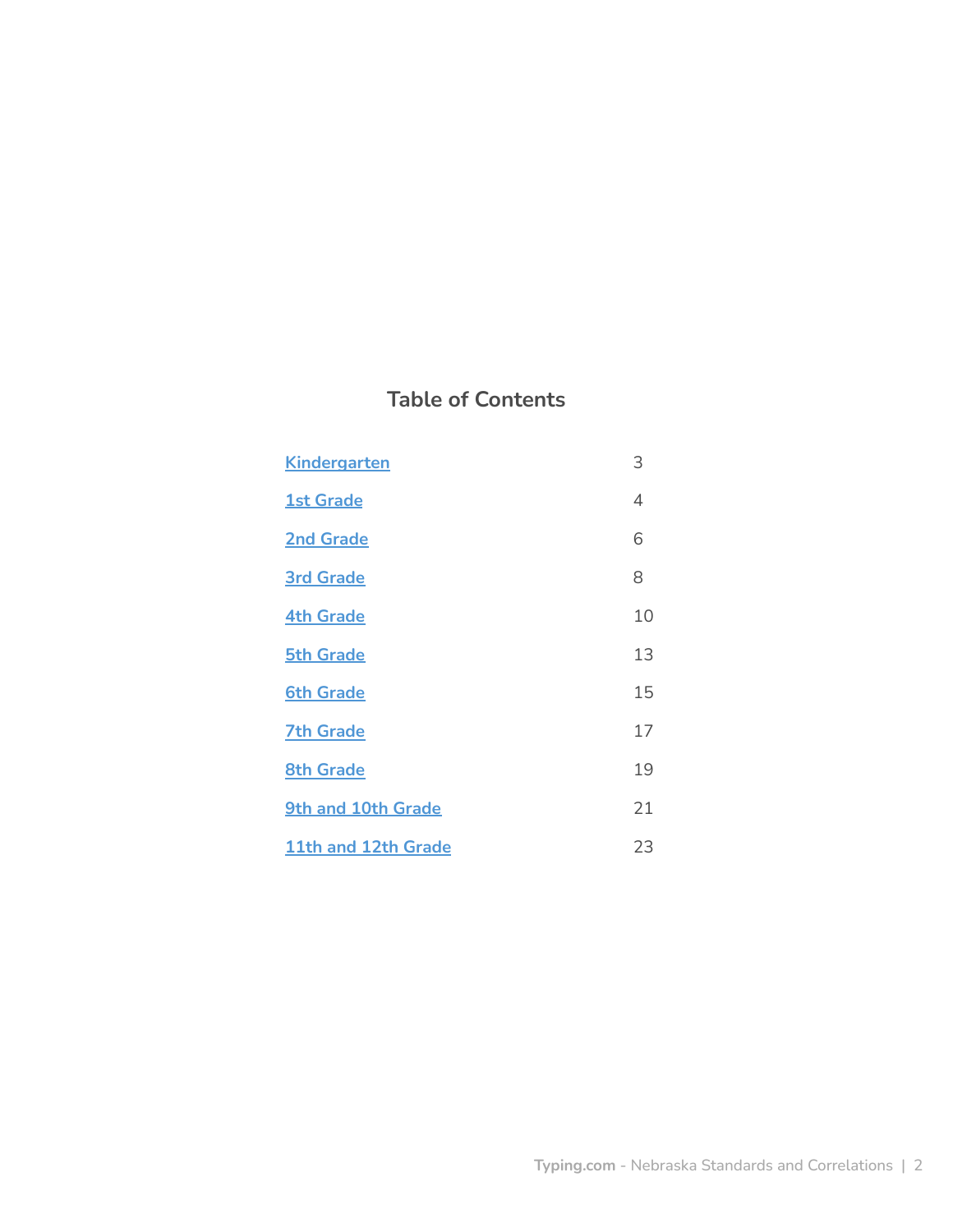# **Pre-keyboarding Skills**

**Learn the Keys 1**

# <span id="page-2-0"></span>**LA.K.F.1.c**

Demonstrate understanding that words are separated by spaces in print; demonstrate understanding of one-to-one correspondence between voice and print.

# **LA.K.F.1.d**

Demonstrate knowledge that print reads from left to right, top to bottom, and page by page.

## **LA.K.W.2.d**

Use or decipher multiple formats of print and digital text (e.g., manuscript, font, graphics, symbols).

## **LA.K.W.2.e**

Use appropriate digital/multimedia tools to produce, enhance, and/or publish writing individually or with peers.

# **Learn the Keys 2**

### **LA.K.F.1.c**

Demonstrate understanding that words are separated by spaces in print; demonstrate understanding of one-to-one correspondence between voice and print.

## **LA.K.F.1.d**

Demonstrate knowledge that print reads from left to right, top to bottom, and page by page.

# **LA.K.W.2.d**

Use or decipher multiple formats of print and digital text (e.g., manuscript, font, graphics, symbols).

# **LA.K.W.2.e**

Use appropriate digital/multimedia tools to produce, enhance, and/or publish writing individually or with peers.

# **Word Practice**

#### **LA.K.F.1.c**

Demonstrate understanding that words are separated by spaces in print; demonstrate understanding of one-to-one correspondence between voice and print.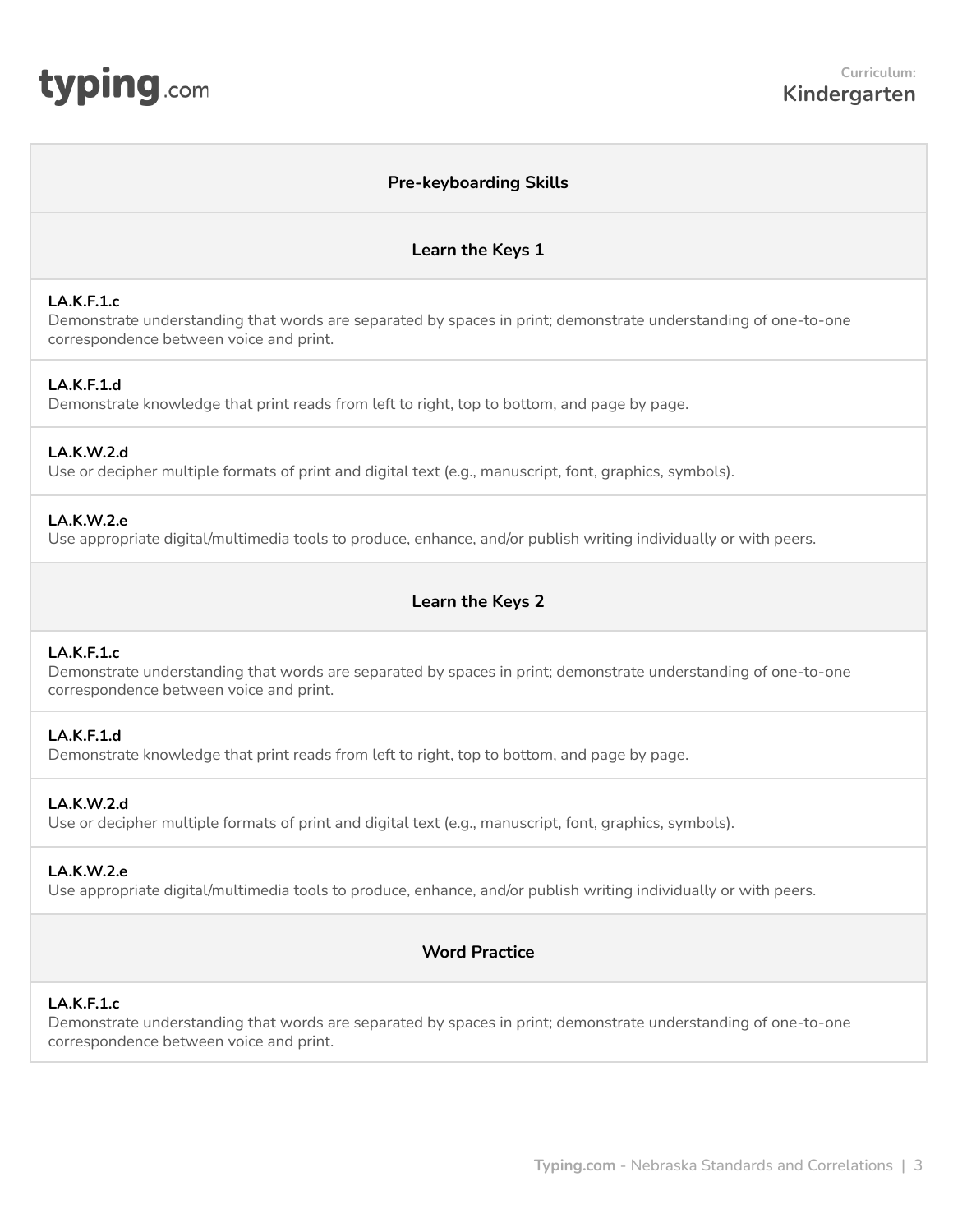# **LA.K.F.1.d**

Demonstrate knowledge that print reads from left to right, top to bottom, and page by page.

# **LA.K.F.2.b**

Recognize and begin to produce oral rhymes.

# **LA.K.F.3.c**

Read grade level high-frequency words with automaticity and accuracy (e.g. Fry or Dolch words or those included in instructional materials).

# **LA.K.W.2.d**

Use or decipher multiple formats of print and digital text (e.g., manuscript, font, graphics, symbols).

## **LA.K.W.2.e**

Use appropriate digital/multimedia tools to produce, enhance, and/or publish writing individually or with peers.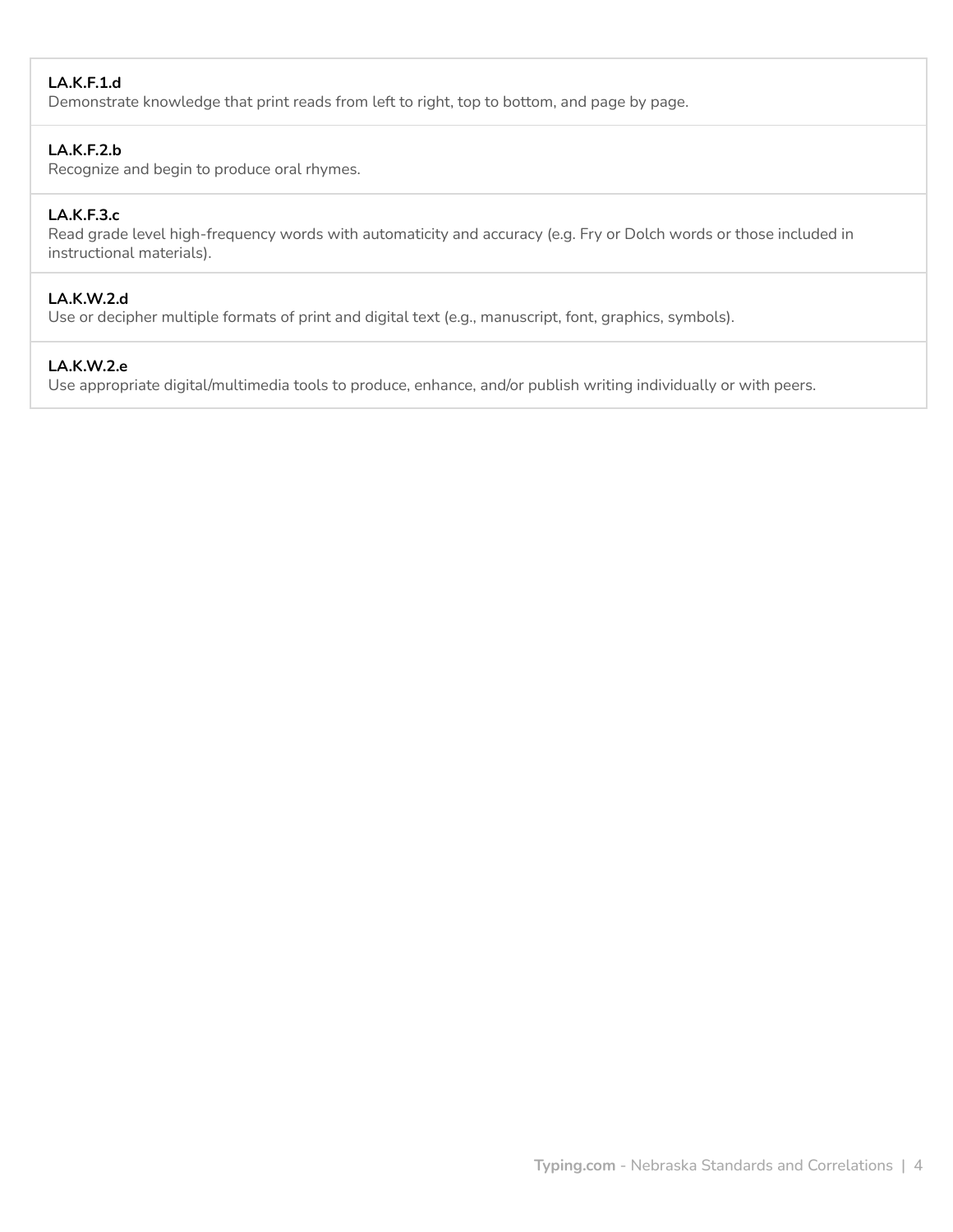<span id="page-4-0"></span>

# **Pre-Keyboarding**

# **LA.1.V.1.d**

Determine the meanings of key words and phrases using provided reference materials and classroom resources.

# **Learn the Keys**

# **LA.1.W.2.d**

Use or decipher multiple formats of print and digital text (e.g., manuscript, font, graphics, symbols).

# **LA.1.W.2.e**

Use appropriate print and digital/multimedia tools to produce, enhance, and/or publish writing individually or in collaboration with peers.

# **Punctuation & Numbers**

# **LA.1.W.1.a**

Capitalize proper nouns (e.g., days of the week, names of people).

# **LA.1.W.1.b**

Use end punctuation, commas in dates, and commas to separate single words in a series.

# **LA.1.W.2.d**

Use or decipher multiple formats of print and digital text (e.g., manuscript, font, graphics, symbols).

# **LA.1.W.2.e**

Use appropriate print and digital/multimedia tools to produce, enhance, and/or publish writing individually or in collaboration with peers.

# **Cross-Curricular Typing**

# **LA.1.F.3.b**

Read grade level high-frequency words with automaticity and accuracy (e.g., Fry or Dolch words or those included in instructional materials).

# **LA.1.V.1.d**

Determine the meanings of key words and phrases using provided reference materials and classroom resources.

# **LA.1.W.2.d**

Use or decipher multiple formats of print and digital text (e.g., manuscript, font, graphics, symbols).

# **LA.1.W.2.e**

Use appropriate print and digital/multimedia tools to produce, enhance, and/or publish writing individually or in collaboration with peers.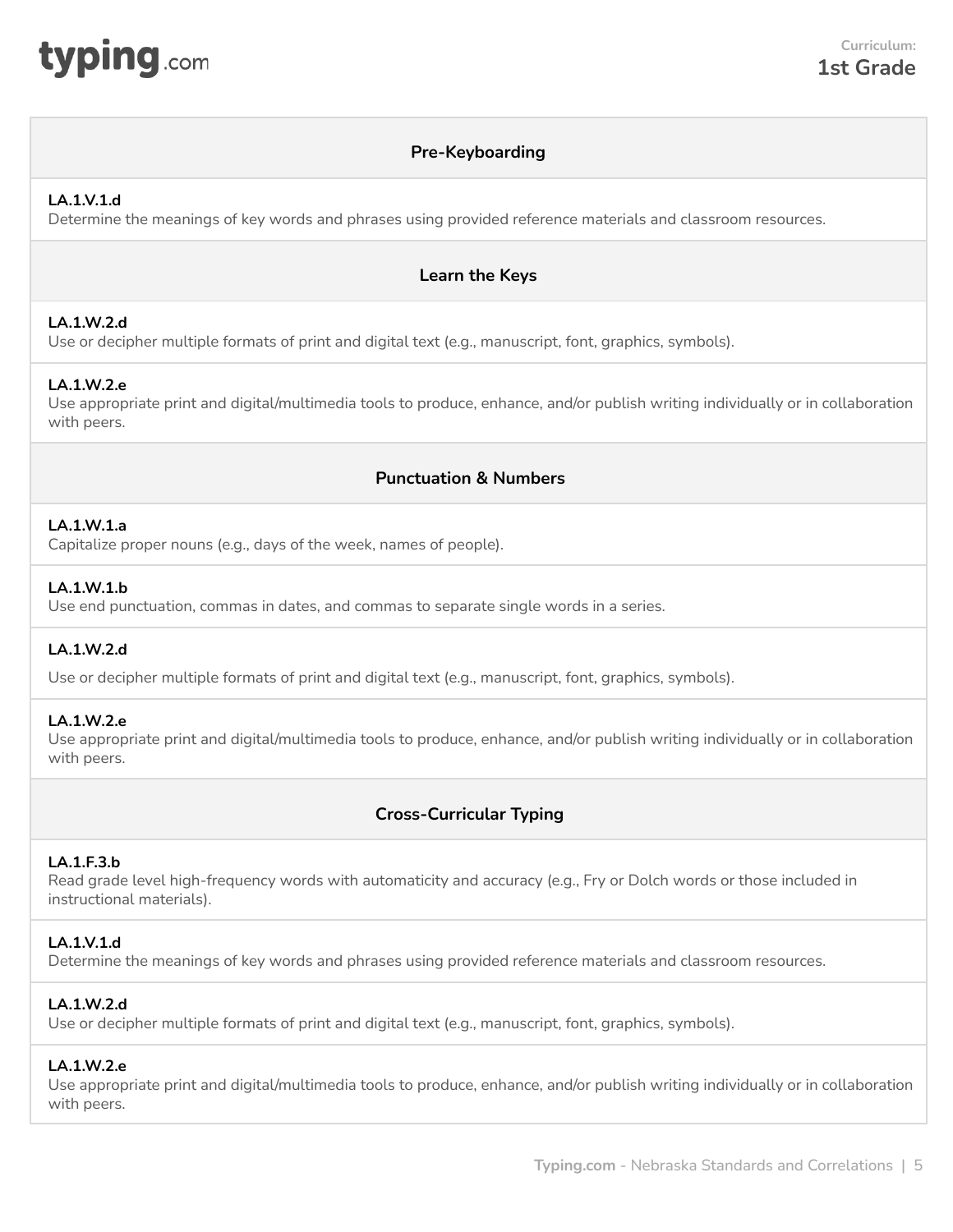# **Digital Citizenship & Communication**

# **LA.1.W.2.d**

Use or decipher multiple formats of print and digital text (e.g., manuscript, font, graphics, symbols).

# **LA.1.W.2.e**

Use appropriate print and digital/multimedia tools to produce, enhance, and/or publish writing individually or in collaboration with peers.

# **LA.1.W.6.e**

Practice safe behaviors when communicating and interacting with others digitally (e.g., safe information to share, utilize appropriate sites and materials).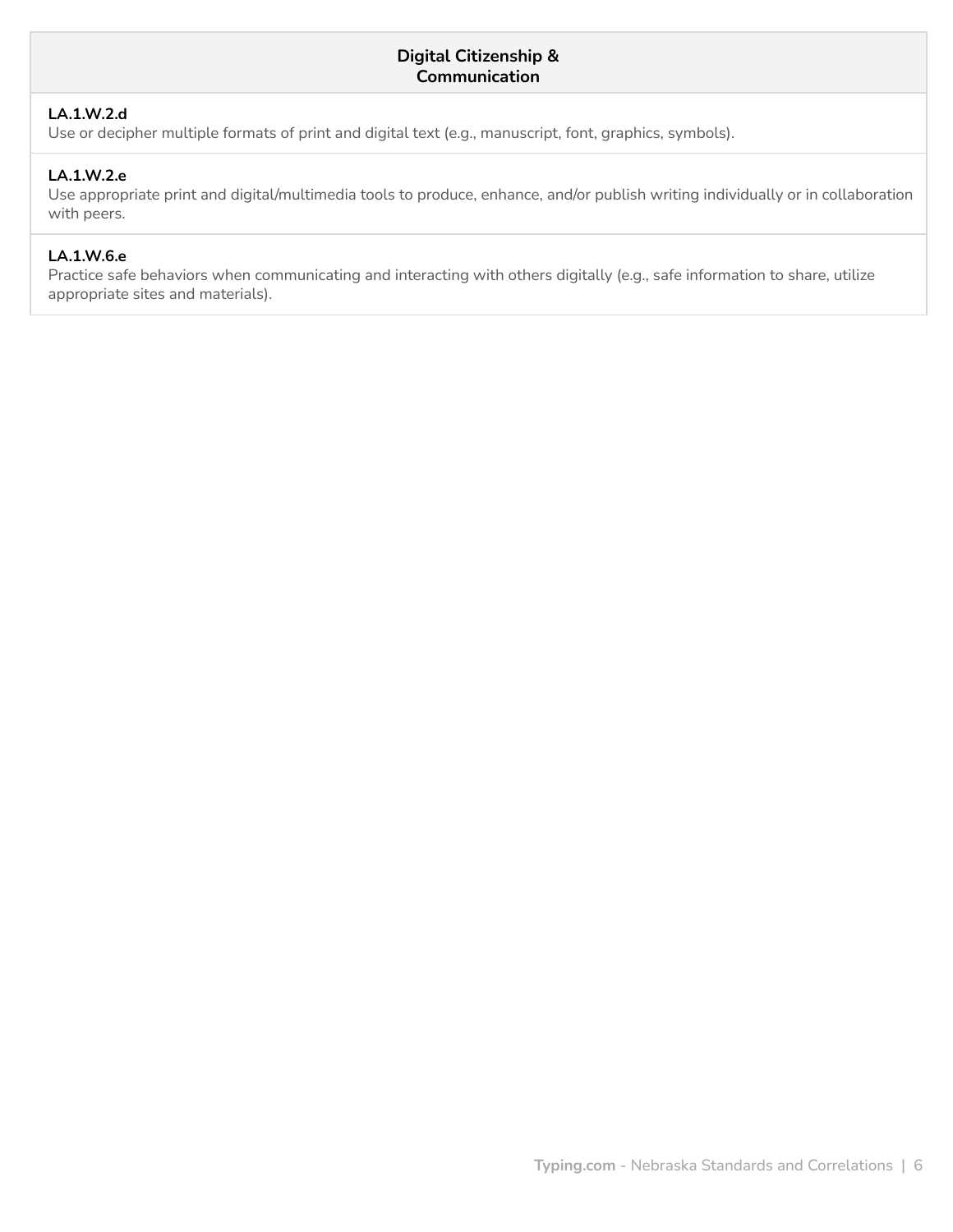<span id="page-6-0"></span>

# **Pre-Keyboarding**

### **LA.2.RI.8**

With scaffolding as needed, read and comprehend a wide range of informational texts of appropriate complexity for Grade  $\mathcal{L}$ 

### **LA.2.V.1.e**

Determine the meanings of key words and phrases using provided reference materials and classroom resources.

# **LA.2.W.6.b**

Identify print and digital tools to gather information and ideas and answer questions.

# **Learn the Keys**

# **LA.2.W.2.e**

Use or decipher multiple formats of print and digital text (e.g., manuscript, font, graphics, symbols).

## **LA.2.W.2.f**

Use appropriate print and digital/multimedia tools to produce, enhance, and/or publish writing individually or in collaboration with peers.

# **Punctuation & Numbers**

#### **LA.2.W.1.a**

Capitalize proper nouns (e.g., holidays, countries, product names).

# **LA.2.W.1.b**

Use commas in greetings and closings of letters; use apostrophes to form contractions and frequently occurring possessives.

# **LA.2.W.2.e**

Use or decipher multiple formats of print and digital text (e.g., manuscript, font, graphics, symbols).

#### **LA.2.W.2.f**

Use appropriate print and digital/multimedia tools to produce, enhance, and/or publish writing individually or in collaboration with peers.

# **Cross-Curricular Typing**

#### **LA.2.F.4.b**

Read grade level high-frequency words with automaticity and accuracy (e.g., Fry or Dolch words or those included in instructional materials).

# **LA.2.RI.8**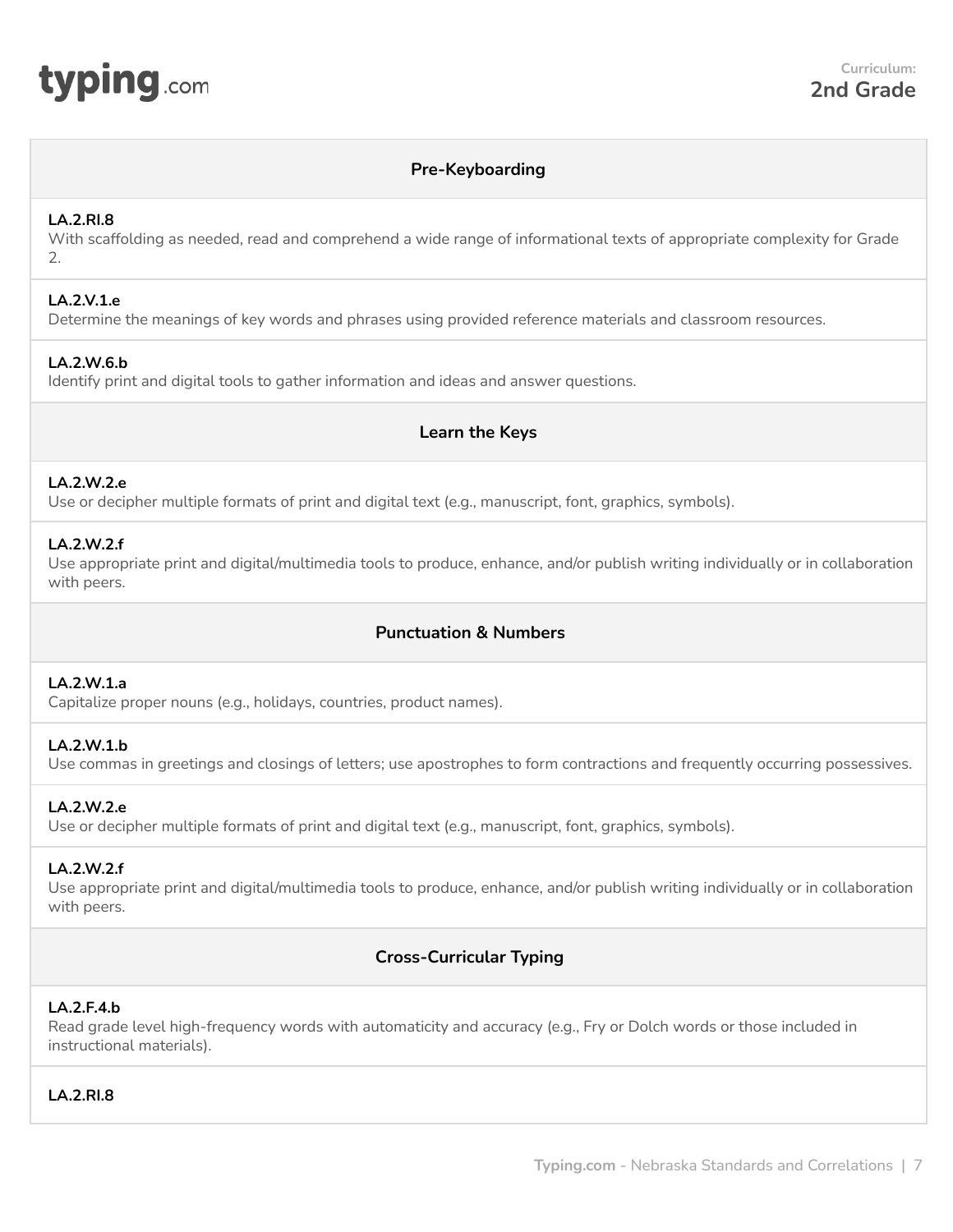With scaffolding as needed, read and comprehend a wide range of informational texts of appropriate complexity for Grade 2.

## **LA.2.V.1.e**

Determine the meanings of key words and phrases using provided reference materials and classroom resources.

# **LA.2.W.1.c**

Identify and explain the use of nouns (e.g., collective and irregular plural), pronouns (e.g., demonstrative), verbs (e.g., past tense irregular), simple prepositions, and frequently occurring conjunctions.

# **LA.2.W.2.e**

Use or decipher multiple formats of print and digital text (e.g., manuscript, font, graphics, symbols).

# **LA.2.W.2.f**

Use appropriate print and digital/multimedia tools to produce, enhance, and/or publish writing individually or in collaboration with peers.

# **Digital Citizenship & Communication**

#### **LA.2.RI.8**

With scaffolding as needed, read and comprehend a wide range of informational texts of appropriate complexity for Grade  $\mathcal{P}$ 

# **LA.2.W.2.e**

Use or decipher multiple formats of print and digital text (e.g., manuscript, font, graphics, symbols).

#### **LA.2.W.2.f**

Use appropriate print and digital/multimedia tools to produce, enhance, and/or publish writing individually or in collaboration with peers.

## **LA.2.W.6.b**

Identify print and digital tools to gather information and ideas and answer questions.

#### **LA.2.W.6.e**

Practice safe and ethical behaviors when communicating and interacting with others digitally (e.g., safe information to share, utilize appropriate sites and materials, appropriate language use, respect diverse perspectives).

# **Creative Writing**

## **LA.2.W.2.b**

Adapt writing processes to sustain engagement in short and long-term writing tasks of increasing length and complexity.

#### **LA.2.W.2.e**

Use or decipher multiple formats of print and digital text (e.g., manuscript, font, graphics, symbols).

#### **LA.2.W.2.f**

Use appropriate print and digital/multimedia tools to produce, enhance, and/or publish writing individually or in collaboration with peers.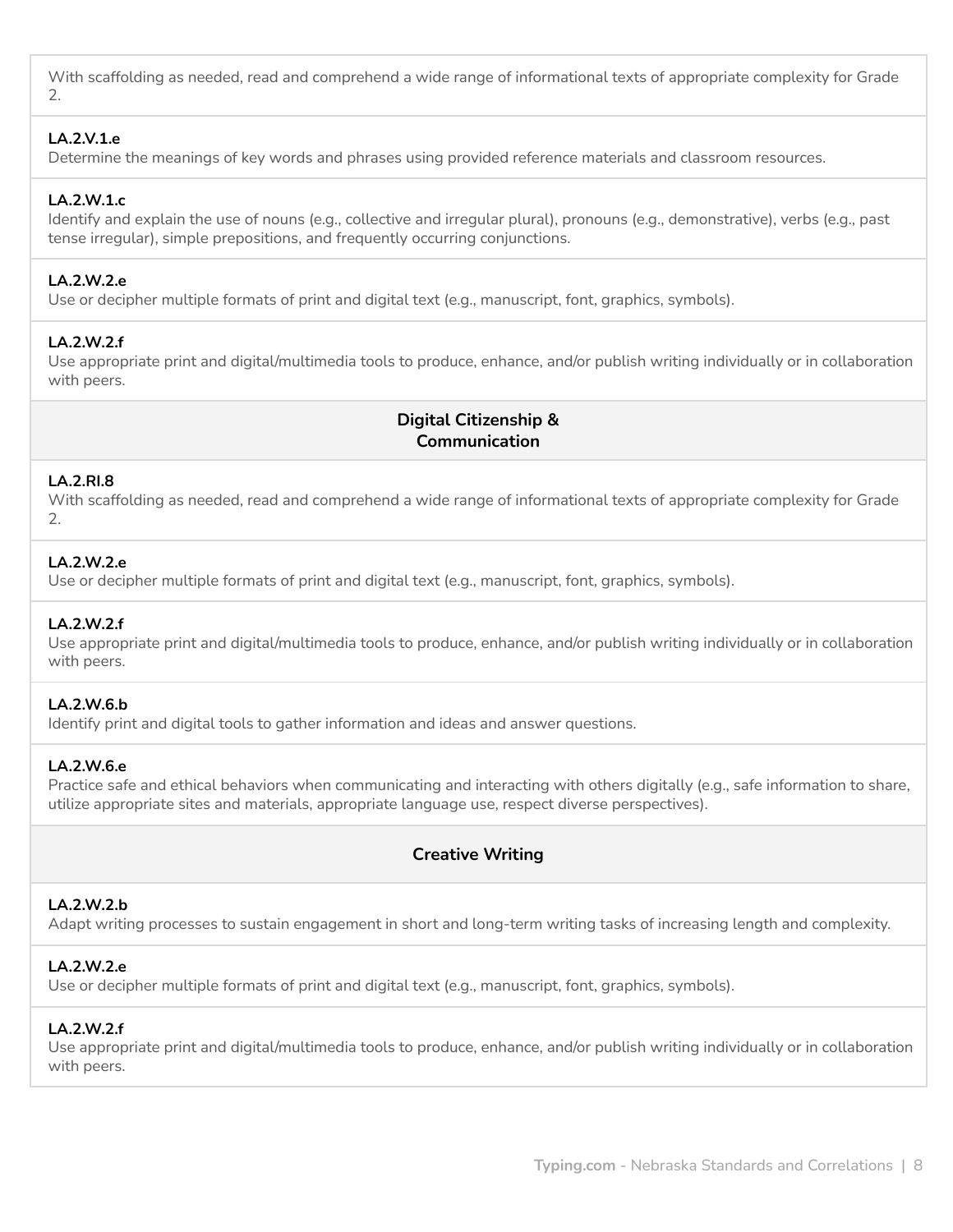# **LA.2.W.3.a-c**

Write personal or fictional narratives that retell two or more appropriately sequenced events.

# **LA.2.W.4.a-c**

Express an opinion and provide supporting reasons.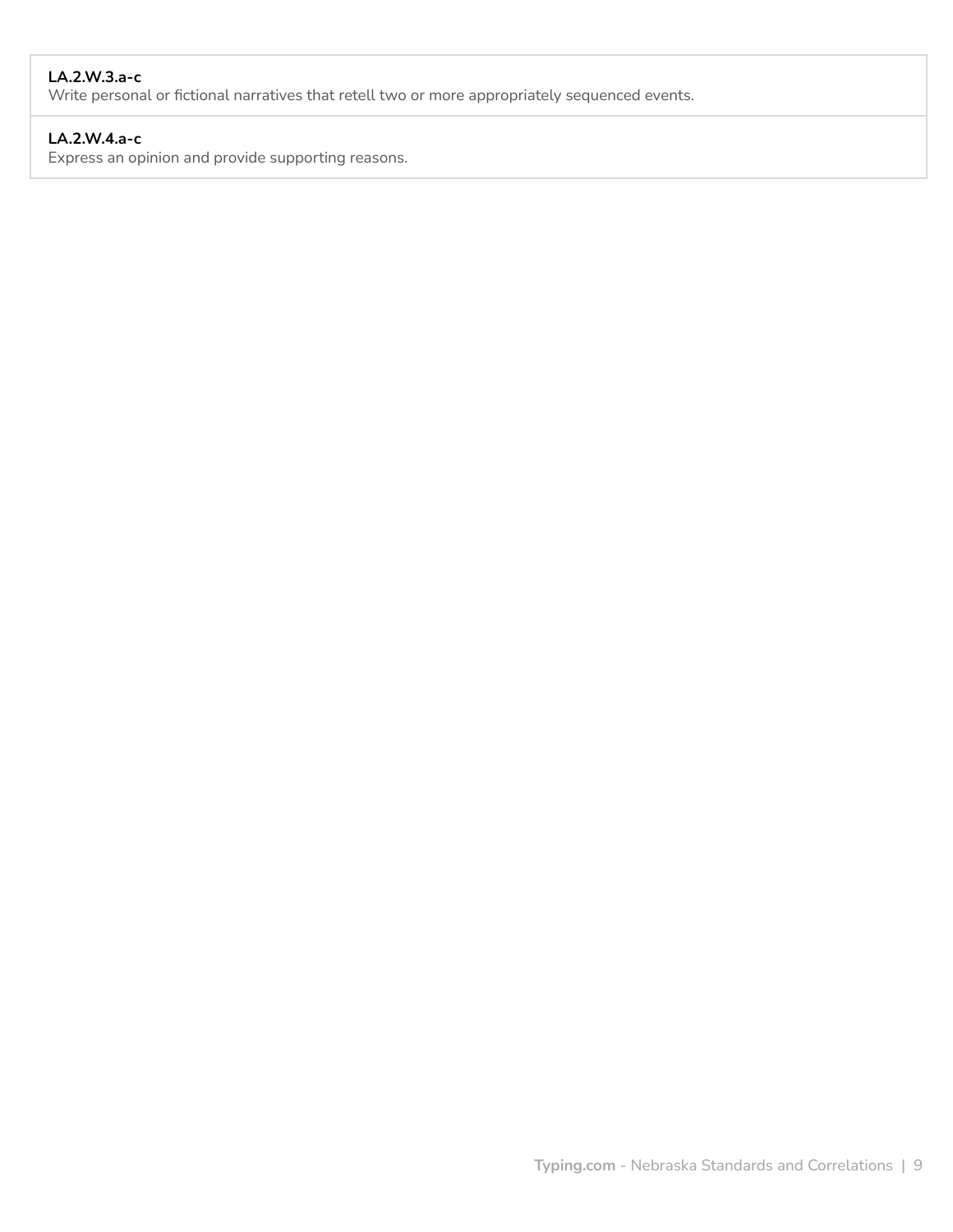# **Pre-Keyboarding**

# <span id="page-9-0"></span>**LA.3.RI.8**

Read and comprehend a wide range of informational texts of appropriate complexity for Grade 3 independently and proficiently.

# **LA.3.W.6.b**

Identify print and digital tools to gather information and ideas to answer questions.

# **Learn the Keys**

# **LA.3.W.2.e**

Use or decipher multiple formats of print and digital text (e.g., manuscript, cursive, font, graphics, symbols).

# **LA.3.W.2.f**

Use appropriate print and digital/multimedia tools to produce, enhance, and/or publish writing individually or in collaboration with peers.

# **Punctuation & Advanced Keys**

# **LA.3.W.1.a**

Capitalize proper nouns (e.g., historic periods, nationalities, languages), proper adjectives (e.g., South American), and appropriate words in titles.

# **LA.3.W.1.b**

Use commas in addresses and commas and quotation marks in dialogue; use an apostrophe to form and use possessives.

# **LA.3.W.2.e**

Use or decipher multiple formats of print and digital text (e.g., manuscript, cursive, font, graphics, symbols).

#### **LA.3.W.2.f**

Use appropriate print and digital/multimedia tools to produce, enhance, and/or publish writing individually or in collaboration with peers.

# **Cross-Curricular Typing**

# **LA.3.F.3.a**

Decode words with common Latin suffixes.

#### **LA.3.RI.8**

Read and comprehend a wide range of informational texts of appropriate complexity for Grade 3 independently and proficiently.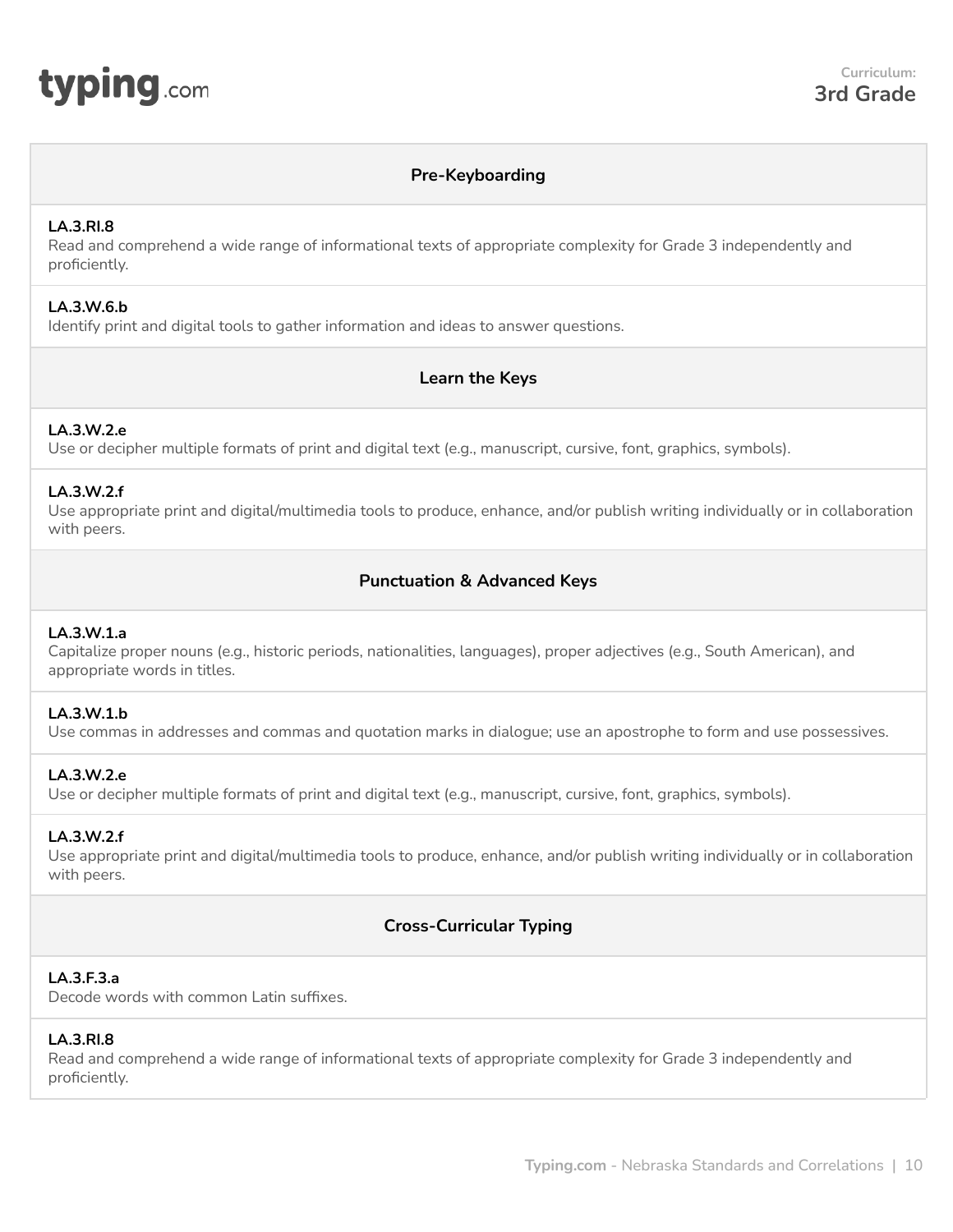# **LA.3.V.1.a-d**

Acquire and use grade-level academic vocabulary appropriately.

## **LA.3.W.1.c**

Use frequently occurring nouns (e.g., concrete and abstract), verbs (regular and irregular), and simple verb tenses.

## **LA.3.W.2.e**

Use or decipher multiple formats of print and digital text (e.g., manuscript, cursive, font, graphics, symbols).

## **LA.3.W.2.f**

Use appropriate print and digital/multimedia tools to produce, enhance, and/or publish writing individually or in collaboration with peers.

# **Digital Citizenship & Communication**

## **LA.3.RI.8**

Read and comprehend a wide range of informational texts of appropriate complexity for Grade 3 independently and proficiently.

## **LA.3.W.2.e**

Use or decipher multiple formats of print and digital text (e.g., manuscript, cursive, font, graphics, symbols).

# **LA.3.W.2.f**

Use appropriate print and digital/multimedia tools to produce, enhance, and/or publish writing individually or in collaboration with peers.

#### **LA.3.W.6.e**

Practice safe and ethical behaviors when communicating and interacting with others digitally (e.g., safe information to share, utilize appropriate sites and materials, appropriate language use, respect diverse perspectives).

# **Creative Writing**

## **LA.3.W.2.e**

Use or decipher multiple formats of print and digital text (e.g., manuscript, cursive, font, graphics, symbols).

# **LA.3.W.2.f**

Use appropriate print and digital/multimedia tools to produce, enhance, and/or publish writing individually or in collaboration with peers.

# **LA.3.W.3.a-d**

Write creative and/or expressive pieces that describe a well-developed event or experience.

# **LA.3.W.4.a-c**

Write opinion pieces with supporting reasons and/or evidence.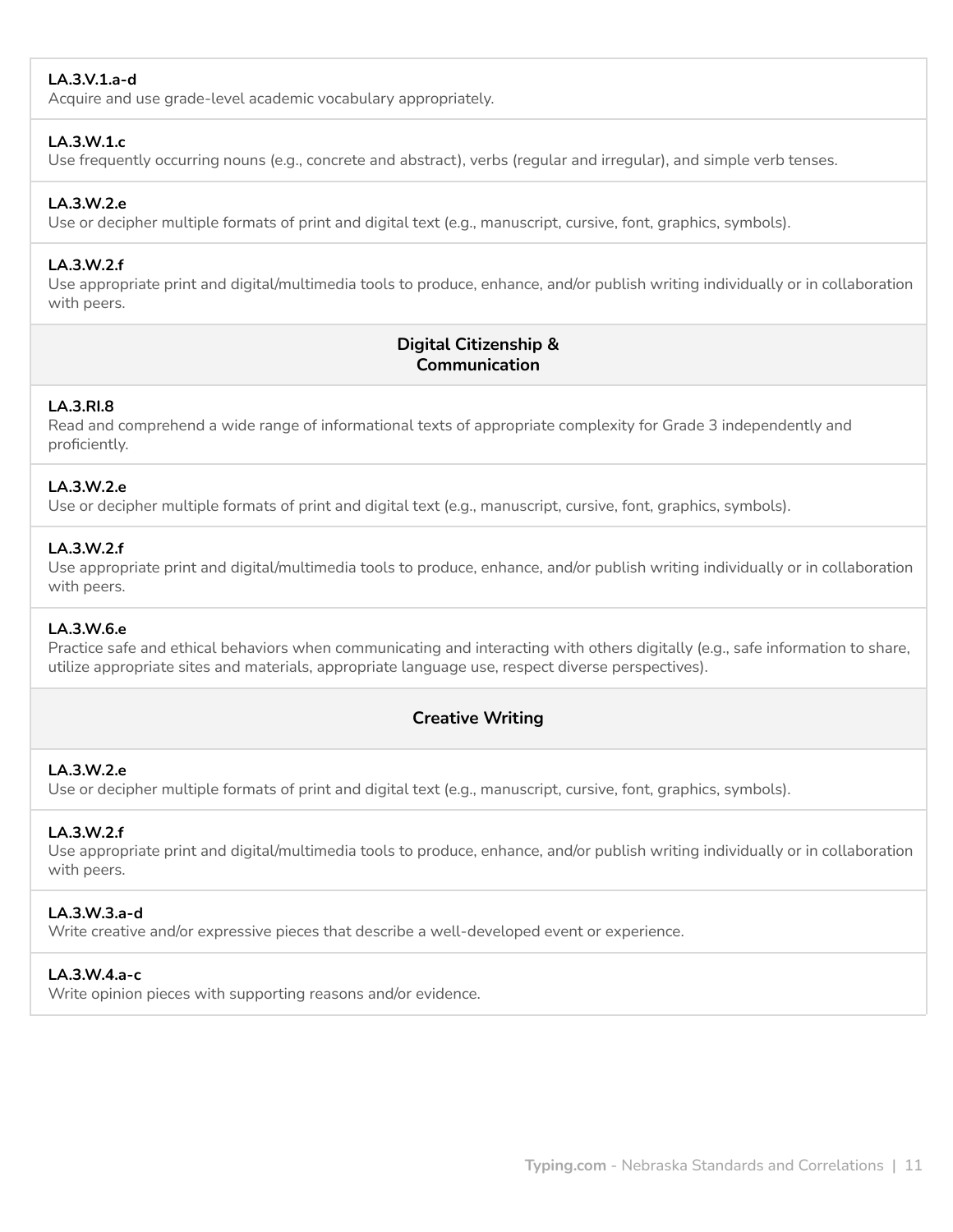<span id="page-11-0"></span>

# **Pre-Keyboarding**

## **LA.4.RI.8**

Read and comprehend a wide range of informational texts of appropriate complexity for Grade 4 independently and proficiently.

## **LA.4.W.6.b**

Identify print and digital tools to gather information and evidence.

# **Learn the Keys**

# **LA.4.W.2.e**

Use or decipher multiple formats of print and digital text (e.g., manuscript, cursive, font, graphics, symbols).

## **LA.4.W.2.f**

Use appropriate print and digital/multimedia tools to produce, enhance, and/or publish writing individually or in collaboration with peers.

# **Punctuation & Advanced Keys**

# **LA.4.W.1..a**

Capitalize proper nouns (e.g., organizations, geographic regions, monuments and landmarks).

#### **LA.4.W.1.b**

Use commas and quotation marks to indicate direct speech and quotations from a text; use a comma before a coordinating conjunction in a compound sentence and with dependent clauses.

# **LA.4.W.2.e**

Use or decipher multiple formats of print and digital text (e.g., manuscript, cursive, font, graphics, symbols).

#### **LA.4.W.2.f**

Use appropriate print and digital/multimedia tools to produce, enhance, and/or publish writing individually or in collaboration with peers.

# **Cross-Curricular Typing**

#### **LA.4.F.3.a**

Decode words with common Latin derived words.

#### **LA.4.RP.2**

Analyze a character, setting, or event in a literary text, drawing on specific details such as a character's thoughts, words, or actions.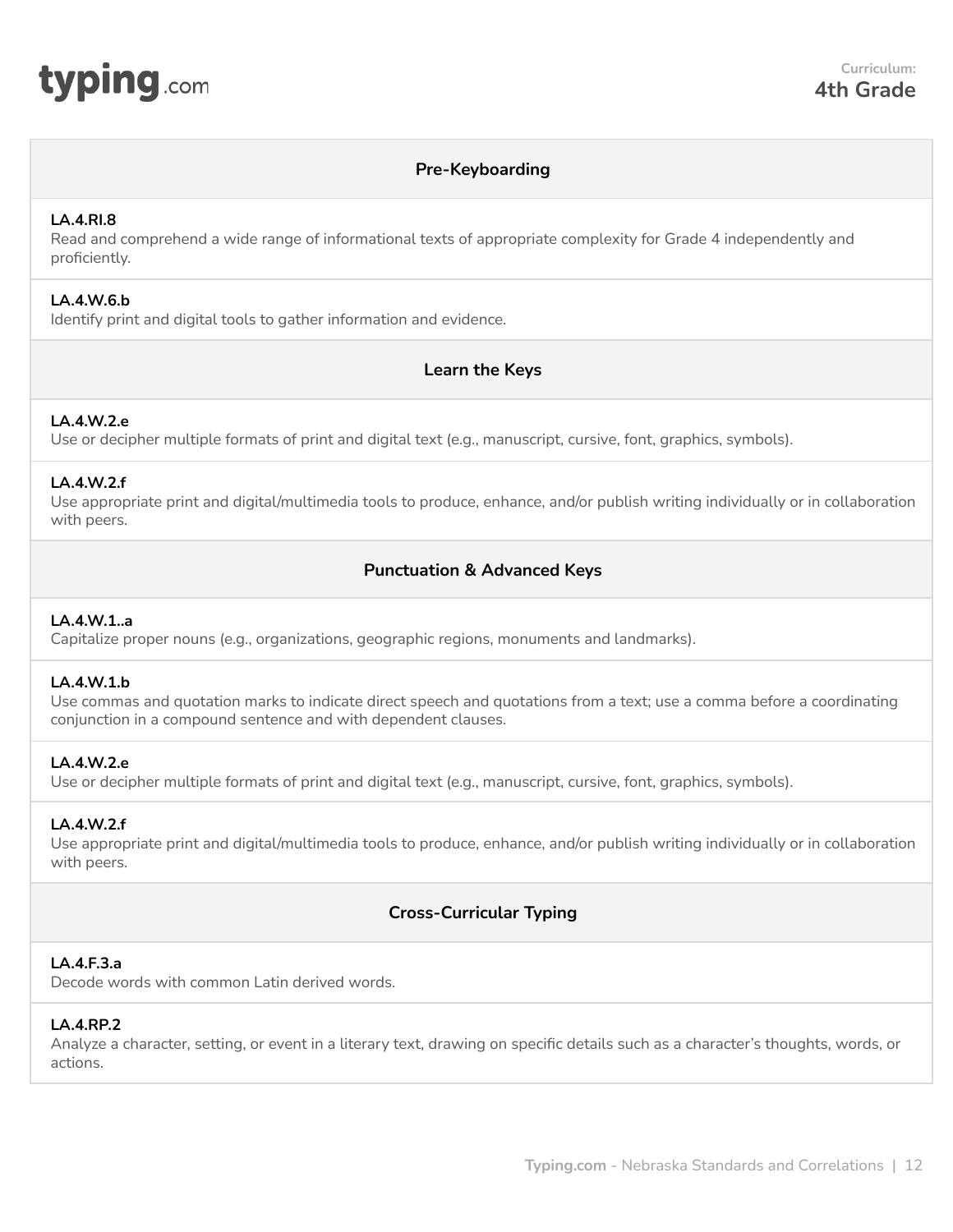# **LA.4.RP.8**

Read and comprehend a wide range of literary texts of appropriate complexity for Grade 4 independently and proficiently.

# **LA.4.RI.1**

Determine the central idea of an informational text and how it is conveyed through key details

# **LA.4.RI.8**

Read and comprehend a wide range of informational texts of appropriate complexity for Grade 4 independently and proficiently.

# **LA.4.V.1.a-c**

Acquire and use grade-level academic vocabulary appropriately.

# **LA.4.V.2.c**

Use knowledge of words by relating them to their antonyms and synonyms.

# **LA.4.W.2.e**

Use or decipher multiple formats of print and digital text (e.g., manuscript, cursive, font, graphics, symbols).

# **LA.4.W.2.f**

Use appropriate print and digital/multimedia tools to produce, enhance, and/or publish writing individually or in collaboration with peers.

# **Digital Citizenship & Communication**

# **LA.4.RI.8**

Read and comprehend a wide range of informational texts of appropriate complexity for Grade 4 independently and proficiently.

# **LA.4.W.2.e**

Use or decipher multiple formats of print and digital text (e.g., manuscript, cursive, font, graphics, symbols).

# **LA.4.W.2.f**

Use appropriate print and digital/multimedia tools to produce, enhance, and/or publish writing individually or in collaboration with peers.

# **LA.4.W.6.e**

Practice safe and ethical behaviors when communicating and interacting with others digitally (e.g. safe information to share, utilize appropriate sites and materials, appropriate language use, respect diverse perspectives).

# **Creative Writing**

# **LA.4.W.2.e**

Use or decipher multiple formats of print and digital text (e.g., manuscript, cursive, font, graphics, symbols).

# **LA.4.W.2.f**

Use appropriate print and digital/multimedia tools to produce, enhance, and/or publish writing individually or in collaboration with peers.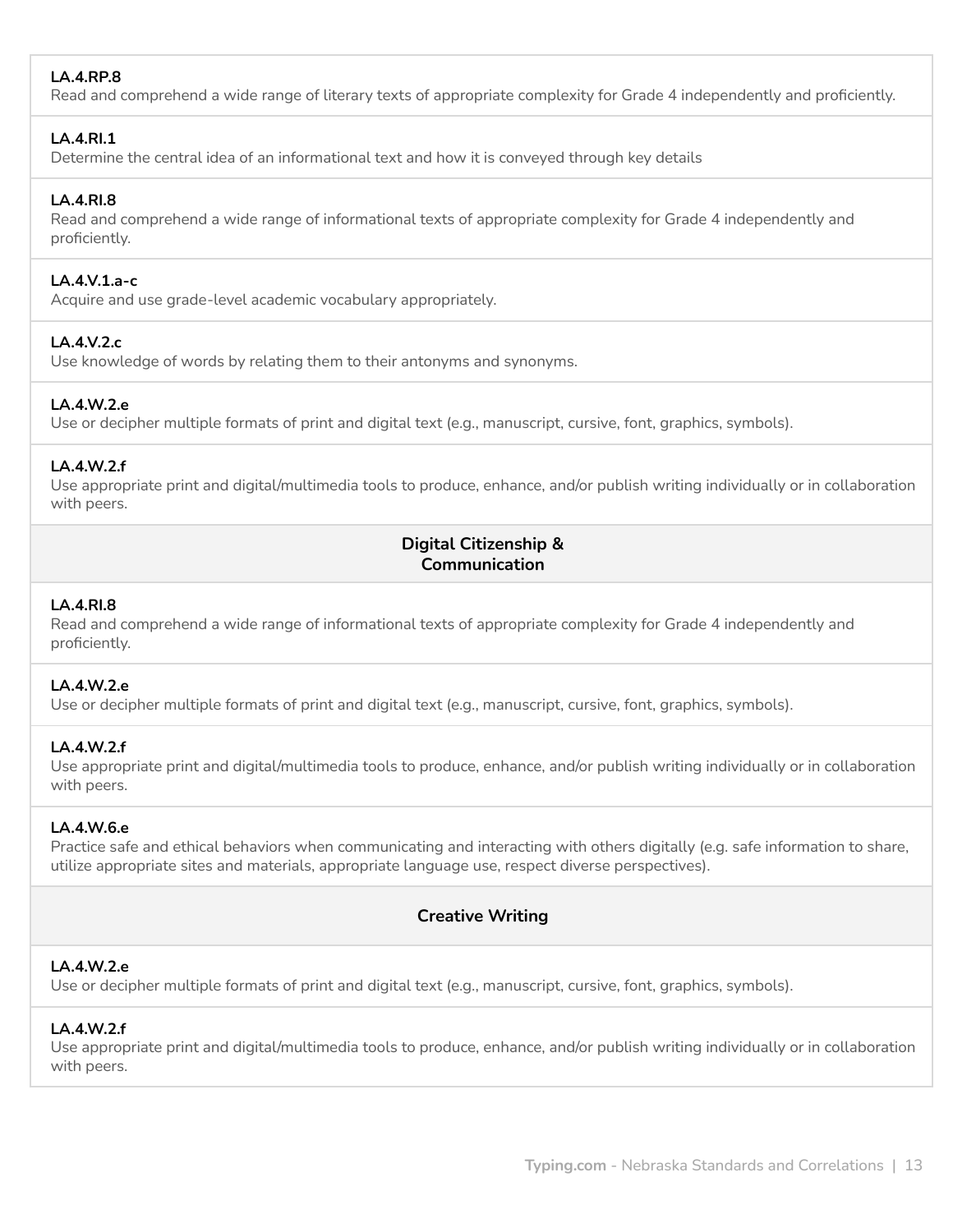# **LA.4.W.3.a-d**

Write creative and/or expressive pieces that describe a well-developed event or experience.

# **LA.4.W.4.a-d**

Write opinion pieces that explain a perspective with supporting reasons and/or evidence.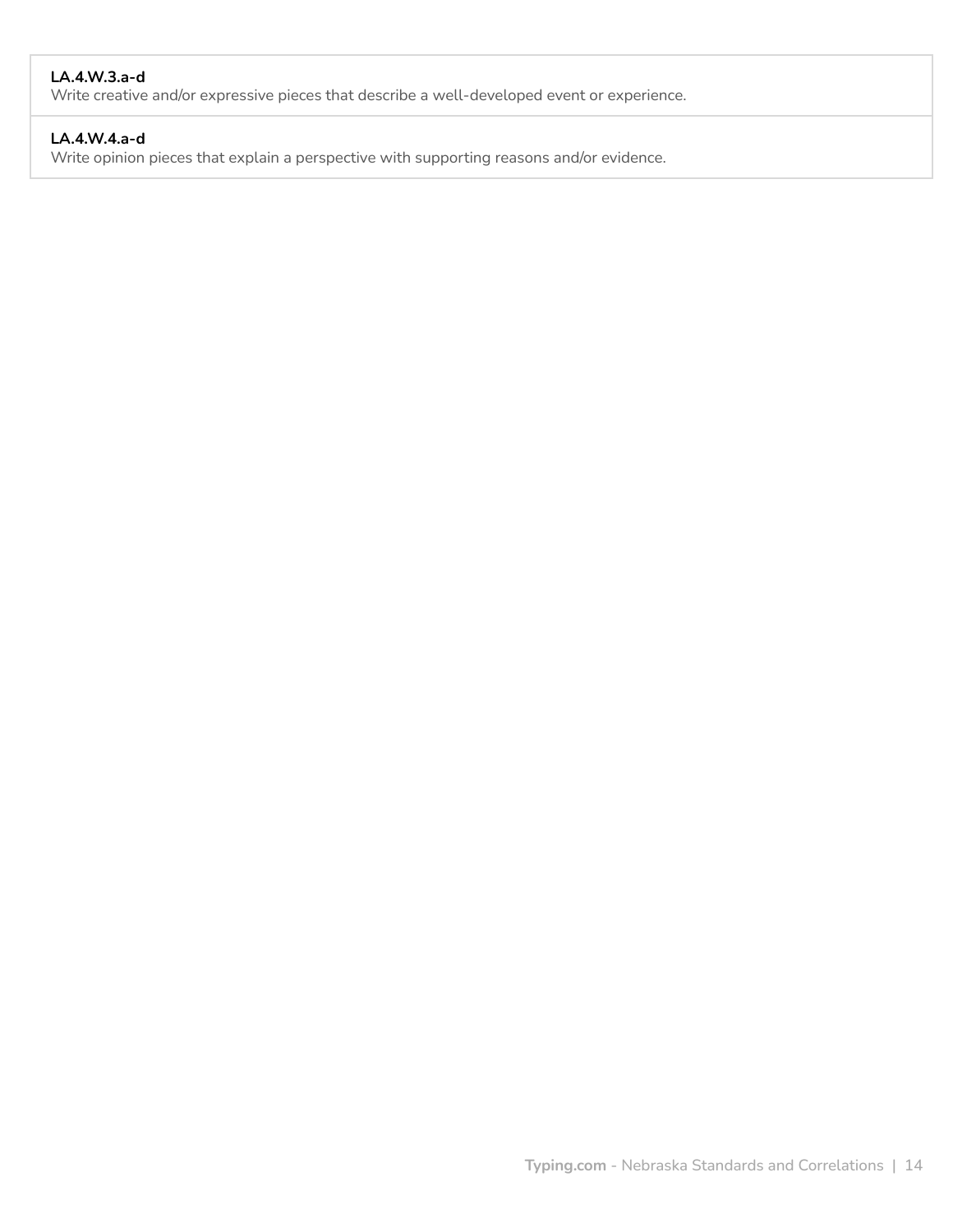<span id="page-14-0"></span>

# **Pre-Keyboarding**

# **LA.5.RI.8**

Read and comprehend a wide range of informational text of appropriate complexity for Grade 5 independently and proficiently.

# **Learn the Keys**

## **LA.5.W.2.e**

Use or decipher multiple formats of print and digital text (e.g., manuscript, cursive, font, graphics, symbols).

# **LA.5.W.2.f**

Use appropriate print and digital/multimedia tools to produce, enhance, and/or publish writing individually or in collaboration with peers.

# **Punctuation & Advanced Keys**

## **LA.5.W.1.a**

Apply knowledge of rules for capitalization; use underlining, quotation marks, or italics to indicate titles of works.

#### **LA.5.W.1.b**

Use a comma to separate an introductory element from the rest of a sentence, to separate clauses, to set off a question, and to indicate direct address.

# **LA.5.W.2.e**

Use or decipher multiple formats of print and digital text (e.g., manuscript, cursive, font, graphics, symbols).

#### **LA.5.W.2.f**

Use appropriate print and digital/multimedia tools to produce, enhance, and/or publish writing individually or in collaboration with peers.

# **Cross-Curricular Typing**

# **LA.5.F.3.a-b**

Know and apply phonics and word analysis skills in decoding and encoding (spelling) words.

# **LA.5.RP.2**

Compare and contrast two or more characters, settings, or events in a literary text or texts.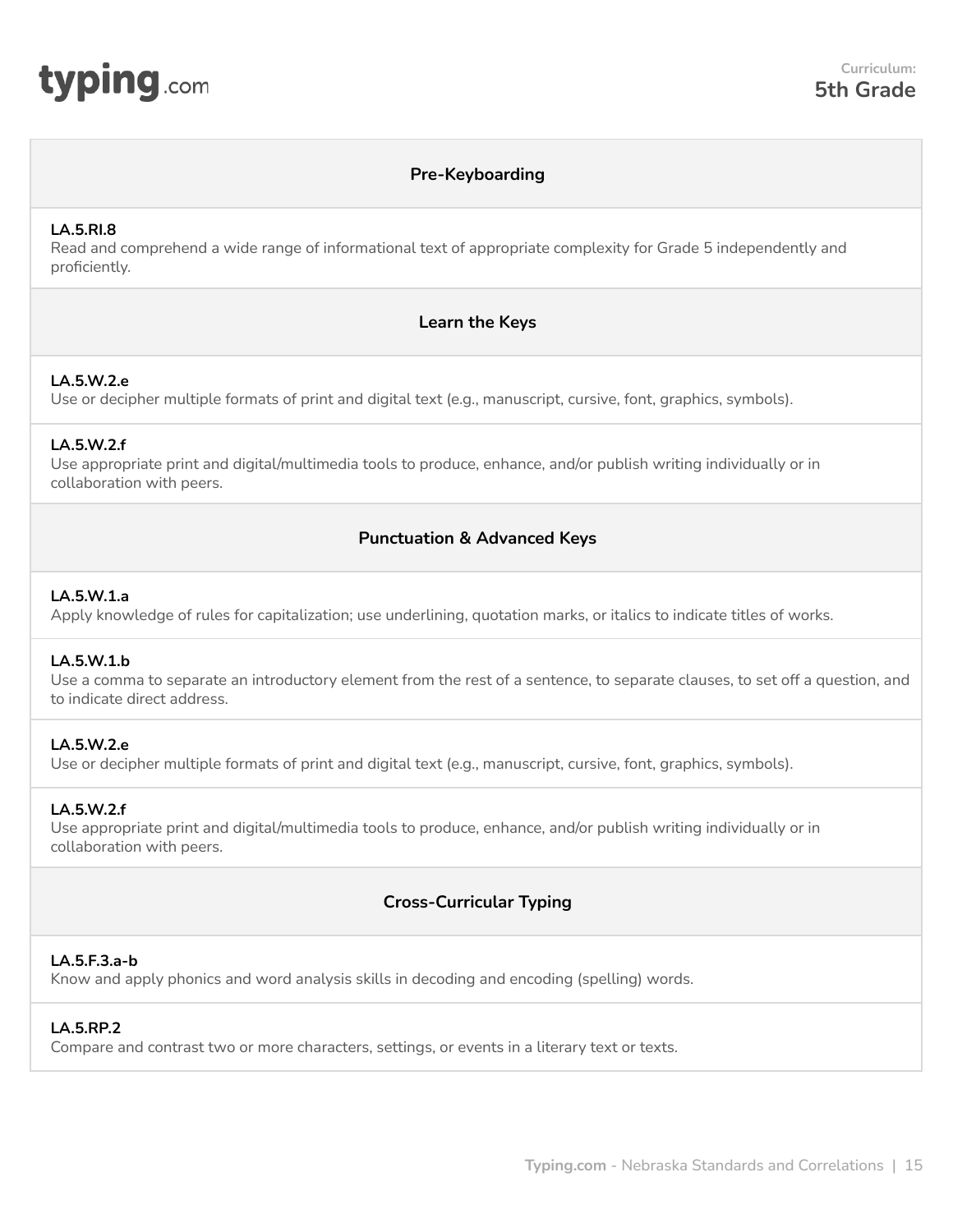# **LA.5.RP.8**

Read and comprehend a wide range of literary texts of appropriate complexity for Grade 5 independently and proficiently.

# **LA.5.RI.1**

Explain the central idea in an informational text and how it is conveyed through key details.

# **LA.5.RI.8**

Read and comprehend a wide range of informational text of appropriate complexity for Grade 5 independently and proficiently.

## **LA.5.V.1.a-c**

Acquire and use grade-level academic vocabulary appropriately.

## **LA.5.V.2.a-c**

Interpret an author's use of figurative, connotative, and technical language in grade-level literary and informational text.

## **LA.5.W.2.e**

Use or decipher multiple formats of print and digital text (e.g., manuscript, cursive, font, graphics, symbols).

## **LA.5.W.2.f**

Use appropriate print and digital/multimedia tools to produce, enhance, and/or publish writing individually or in collaboration with peers.

# **Digital Citizenship & Communication**

# **LA.5.RI.8**

Read and comprehend a wide range of informational text of appropriate complexity for Grade 5 independently and proficiently.

# **LA.5.W.2.e**

Use or decipher multiple formats of print and digital text (e.g., manuscript, cursive, font, graphics, symbols).

# **LA.5.W.2.f**

Use appropriate print and digital/multimedia tools to produce, enhance, and/or publish writing individually or in collaboration with peers.

# **LA.5.W.6.e**

Practice safe and ethical behaviors when communicating and interacting with others digitally (e.g., safe information to share, utilize appropriate sites and materials, appropriate language use, respect diverse perspectives).

# **Creative Writing**

## **LA.5.W.2.e**

Use or decipher multiple formats of print and digital text (e.g., manuscript, cursive, font, graphics, symbols).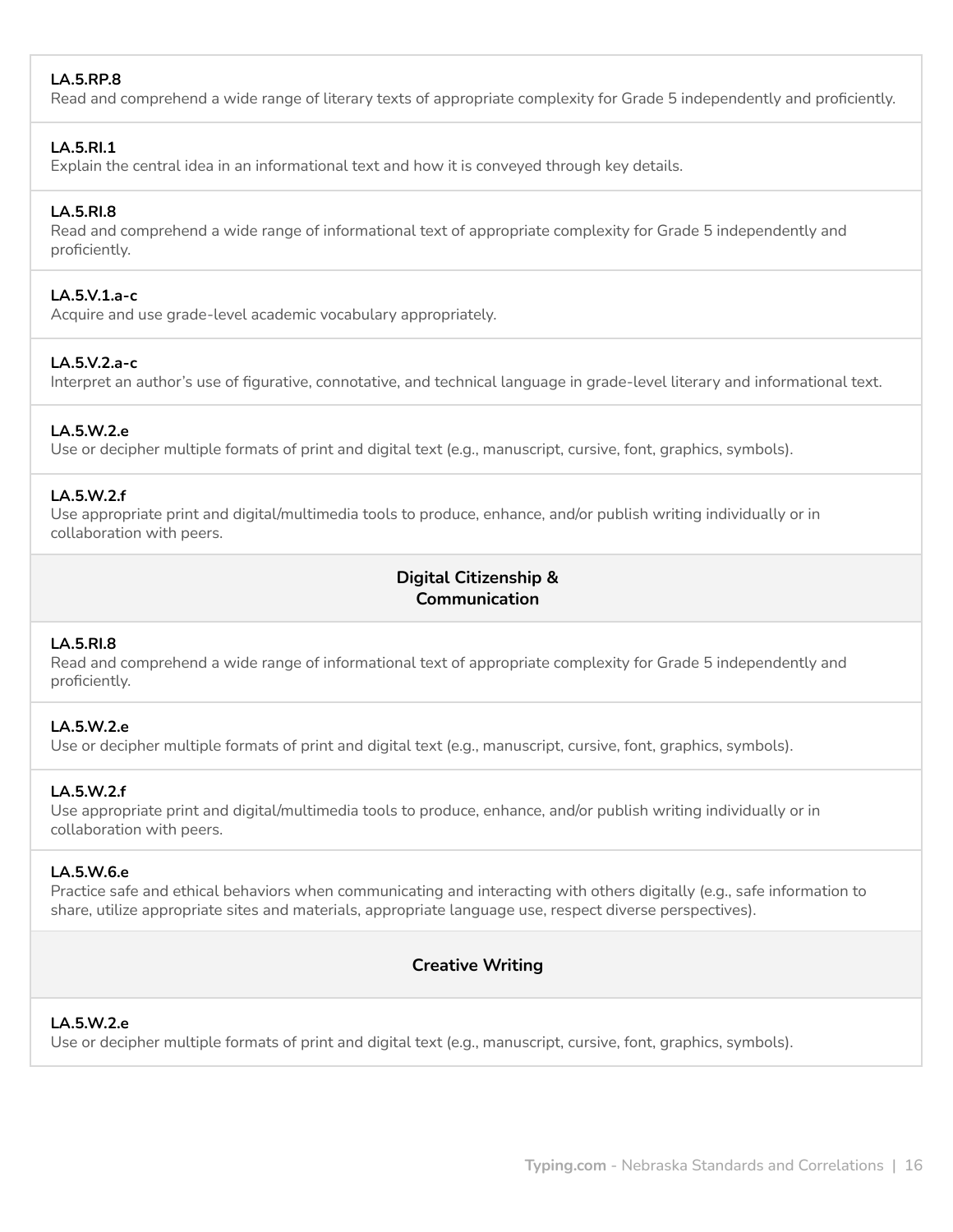# **LA.5.W.2.f**

Use appropriate print and digital/multimedia tools to produce, enhance, and/or publish writing individually or in collaboration with peers.

# **LA.5.W.3.a-d**

Write creative and/or expressive pieces that describe a well-developed event or experience.

# **LA.5.W.4.a-d**

Write opinion pieces that explain a perspective with supporting reasons and evidence.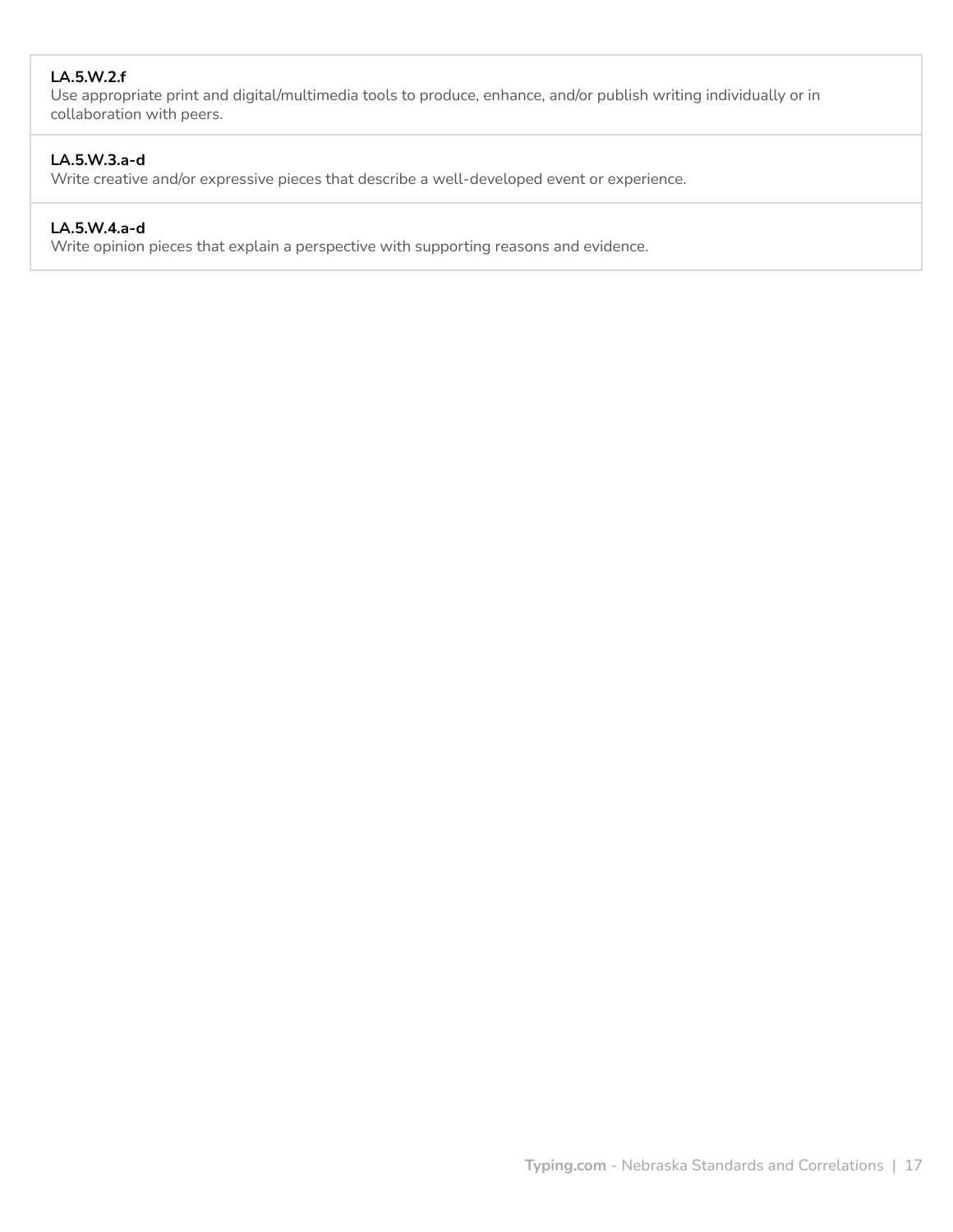<span id="page-17-0"></span>

# **Tech Readiness**

## **LA.6.RI.8**

Read and comprehend a wide range of informational texts of appropriate complexity for the 6-8 grade band proficiently, with scaffolding as needed at the high end of the range.

# **Learn the Keys**

## **LA.6.W.2.e**

Use appropriate print and digital/multimedia tools to produce, enhance, and/or publish writing individually or in collaboration with peers.

# **Punctuation & Advanced Keys**

# **LA.6.W.1.a**

Apply knowledge of rules for capitalization.

#### **LA.6.W.1.c**

Use a colon to introduce items in a series; use a semicolon to combine independent clauses.

## **LA.6.W.2.e**

Use appropriate print and digital/multimedia tools to produce, enhance, and/or publish writing individually or in collaboration with peers.

# **Cross-Curricular Typing**

#### **LA.6.RI.1**

Determine the implied or explicit central idea of an informational text and how it develops over the course of a text.

# **LA.6.RI.8**

Read and comprehend a wide range of informational texts of appropriate complexity for the 6-8 grade band proficiently, with scaffolding as needed at the high end of the range.

#### **LA.6.V.1.a-c**

Integrate grade-level academic vocabulary appropriately for a variety of tasks and purposes.

#### **LA.6.W.2.e**

Use appropriate print and digital/multimedia tools to produce, enhance, and/or publish writing individually or in collaboration with peers.

> **Digital Citizenship & Communication**

## **LA.6.RI.8**

Read and comprehend a wide range of informational texts of appropriate complexity for the 6-8 grade band proficiently,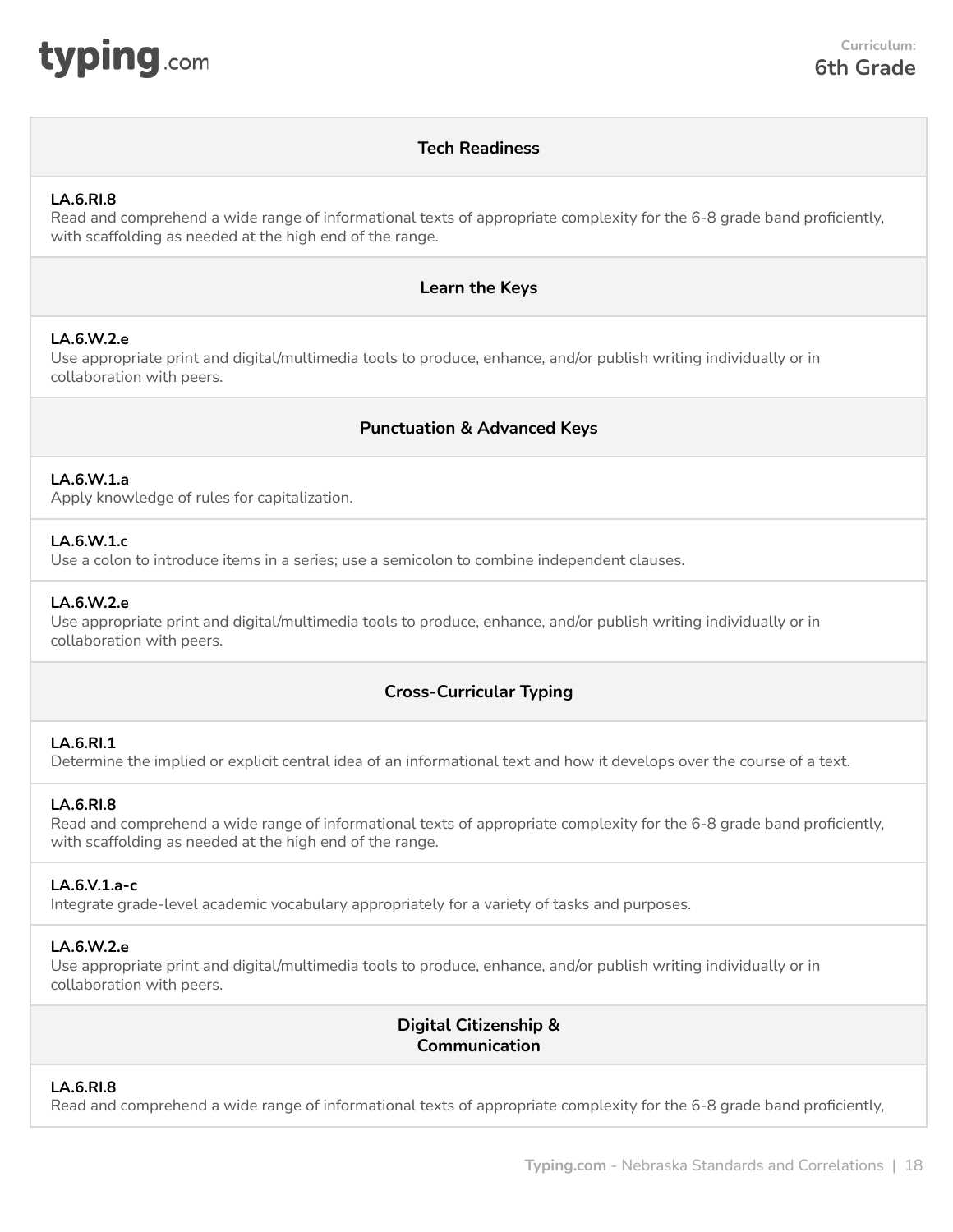with scaffolding as needed at the high end of the range.

#### **LA.6.W.6.e**

Practice safe and ethical behaviors when communicating and interacting with others digitally (e.g., safe information to share, utilize appropriate sites and materials, appropriate language use, respect diverse perspectives).

## **LA.6.W.2.e**

Use appropriate print and digital/multimedia tools to produce, enhance, and/or publish writing individually or in collaboration with peers.

# **Creative Writing**

## **LA.6.W.2.e**

Use appropriate print and digital/multimedia tools to produce, enhance, and/or publish writing individually or in collaboration with peers.

#### **LA.6.W.3.a-e**

Write in a variety of literary forms to convey real or imagined experiences or events in which the development and structure are appropriate to the task, purpose, and audience.

#### **LA.6.W.4.a-d**

Write arguments that explain a perspective with supporting reasons and evidence.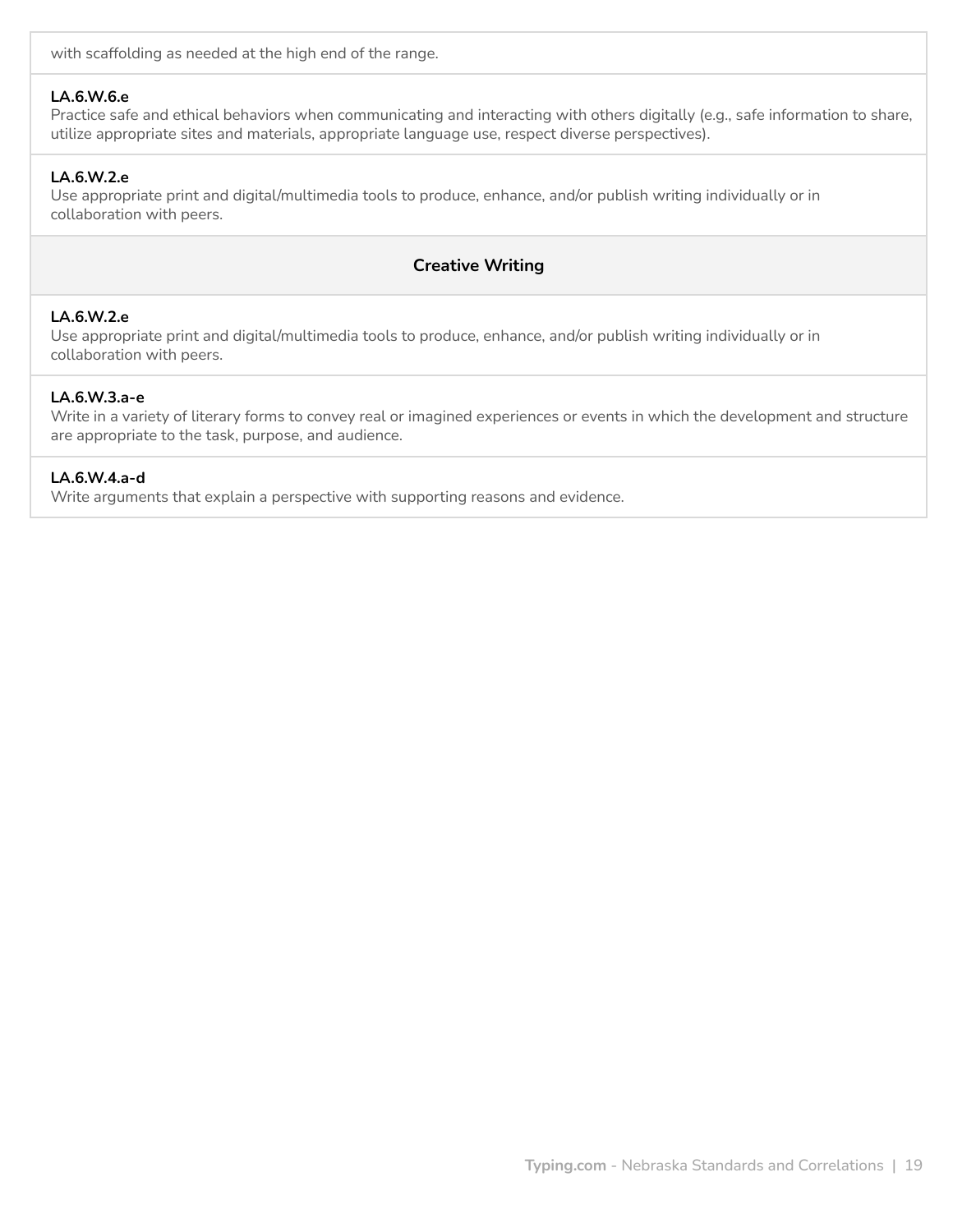<span id="page-19-0"></span>

# **Tech Readiness**

## **LA.7.RI.8**

Read and comprehend a wide range of informational texts of appropriate complexity for the 6-8 grade band proficiently, with scaffolding as needed at the high end of the range.

# **Learn the Keys**

# **LA.7.W.2.e**

Use appropriate print and digital/multimedia tools to produce, enhance, and/or publish writing individually or in collaboration with peers.

# **Punctuation & Advanced Keys**

# **LA.7.W.1.a**

Apply knowledge of rules for capitalization.

# **LA.7.W.2.e**

Use appropriate print and digital/multimedia tools to produce, enhance, and/or publish writing individually or in collaboration with peers.

# **Cross-Curricular Typing**

# **LA.7.RI.1**

Determine two or more implied or explicit central ideas of an informational text and how they are supported with key details.

## **LA.7.RI.8**

Read and comprehend a wide range of informational texts of appropriate complexity for the 6-8 grade band proficiently, with scaffolding as needed at the high end of the range.

#### **LA.7.V.1.a-c**

Integrate grade-level academic vocabulary appropriately for a variety of tasks and purposes.

#### **LA.7.W.2.e**

Use appropriate print and digital/multimedia tools to produce, enhance, and/or publish writing individually or in collaboration with peers.

> **Digital Citizenship & Communication**

# **LA.7.W.2.e**

Use appropriate print and digital/multimedia tools to produce, enhance, and/or publish writing individually or in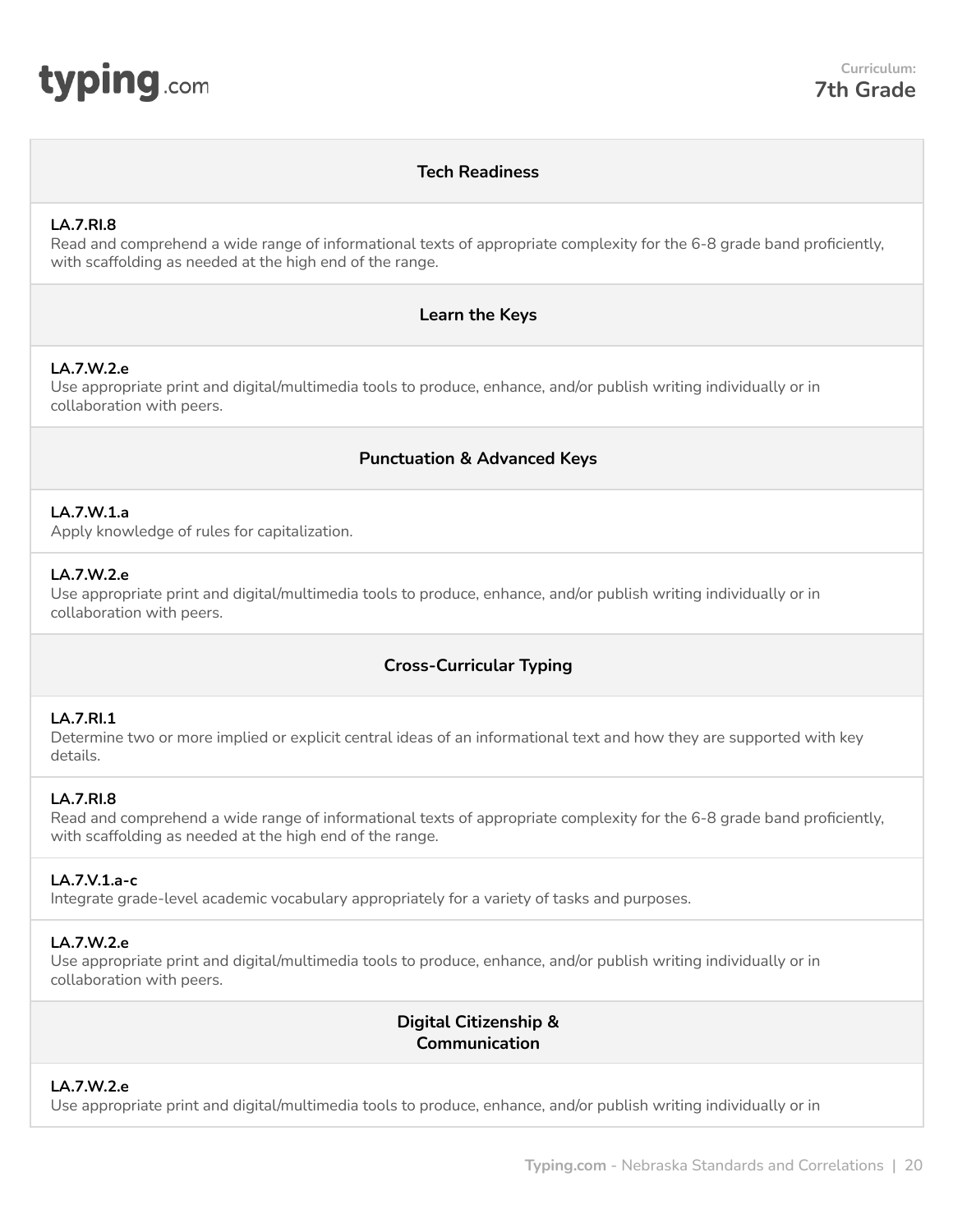collaboration with peers.

## **LA.7.W.6.e**

Practice safe and ethical behaviors when communicating and interacting with others digitally (e.g., safe information to share, utilize appropriate sites and materials, appropriate language use, respect diverse perspectives).

# **Creative Writing**

#### **LA.7.W.2.e**

Use appropriate print and digital/multimedia tools to produce, enhance, and/or publish writing individually or in collaboration with peers.

# **LA.7.W.3.a-e**

Write in a variety of literary forms to convey real or imagined experiences or events in which the development and structure are appropriate to the task, purpose, and audience.

## **LA.7.W.4.a-d**

Write arguments that develop a perspective with supporting reasons and evidence, organized as appropriate to the task, purpose, and audience.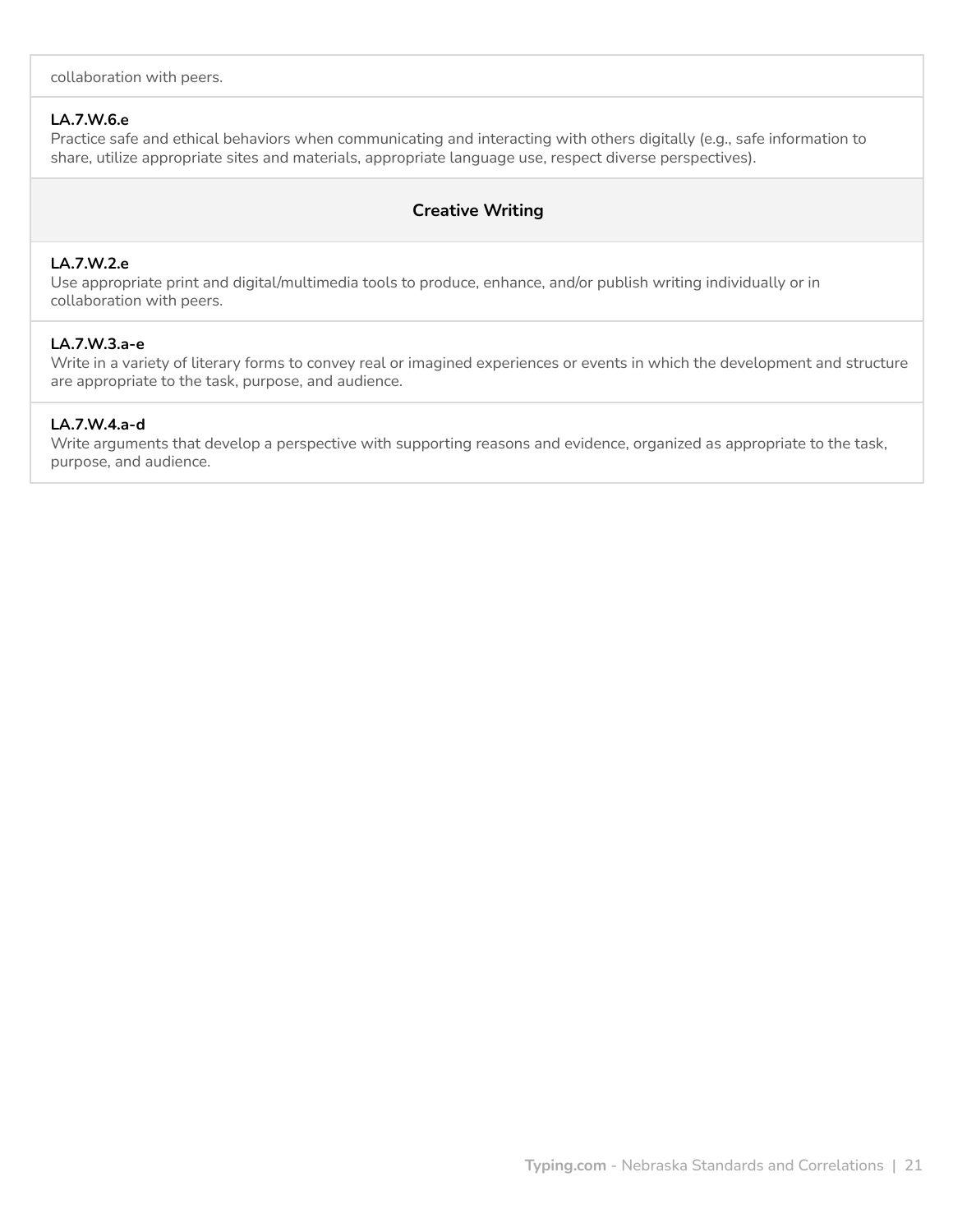<span id="page-21-0"></span>

# **Tech Readiness**

## **LA.8.RI.8**

Read and comprehend a wide range of informational texts of appropriate complexity at the high end of the 6-8 grade band independently and proficiently.

# **Learn the Keys**

## **LA.8.W.2.e**

Use appropriate print and digital/multimedia tools to produce, enhance, and/or publish writing individually or in collaboration with peers.

# **Punctuation & Advanced Keys**

## **LA.8.W.1.a**

Apply knowledge of rules for capitalization.

## **LA.8.W.2.e**

Use appropriate print and digital/multimedia tools to produce, enhance, and/or publish writing individually or in collaboration with peers.

# **Cross-Curricular Typing**

#### **LA.8.RI.1**

Determine two or more implied or explicit central ideas and how they develop over the course of an informational text, including their relationship to supporting ideas.

#### **LA.8.RI.8**

Read and comprehend a wide range of informational texts of appropriate complexity at the high end of the 6-8 grade band independently and proficiently.

#### **LA.8.V.1.a-c**

Integrate grade-level academic vocabulary appropriately for a variety of tasks and purposes.

#### **LA.8.W.2.e**

Use appropriate print and digital/multimedia tools to produce, enhance, and/or publish writing individually or in collaboration with peers.

> **Digital Citizenship & Communication**

#### **LA.8.RI.8**

Read and comprehend a wide range of informational texts of appropriate complexity at the high end of the 6-8 grade band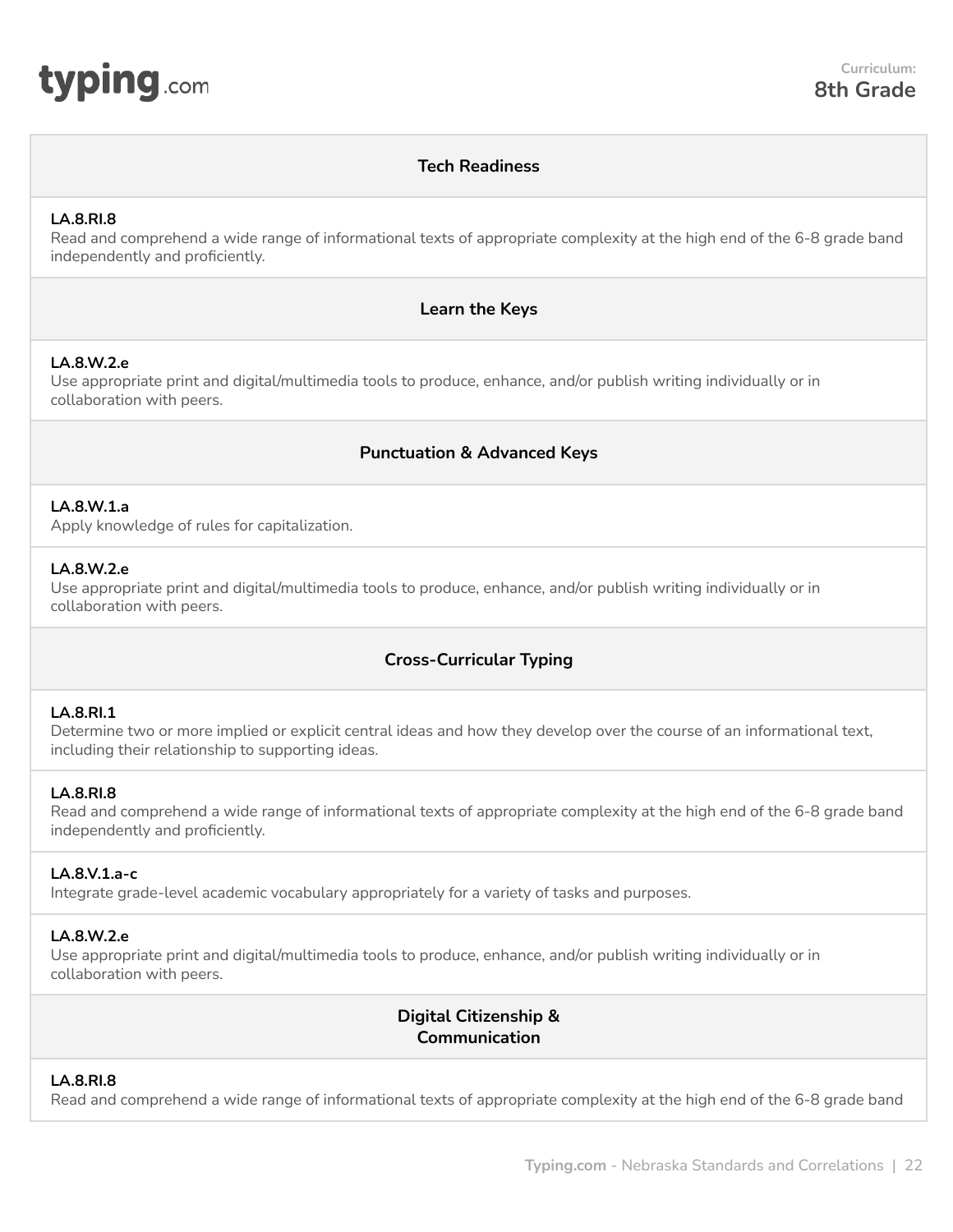independently and proficiently.

## **LA.8.W.2.e**

Use appropriate print and digital/multimedia tools to produce, enhance, and/or publish writing individually or in collaboration with peers.

# **LA.8.W.6.e**

Practice safe and ethical behaviors when communicating and interacting with others digitally (e.g., safe information to share, utilize appropriate sites and materials, appropriate language use, respect diverse perspectives).

# **Creative Writing**

# **LA.8.W.2.e**

Use appropriate print and digital/multimedia tools to produce, enhance, and/or publish writing individually or in collaboration with peers.

## **LA.8.W.3.a-e**

Write in a variety of literary forms to convey real or imagined experiences or events in which the development and structure are appropriate to the task, purpose, and audience.

# **LA.8.W.4.a-f**

Write arguments that develop a perspective with supporting reasons and evidence, organized as appropriate to the task, purpose, and audience.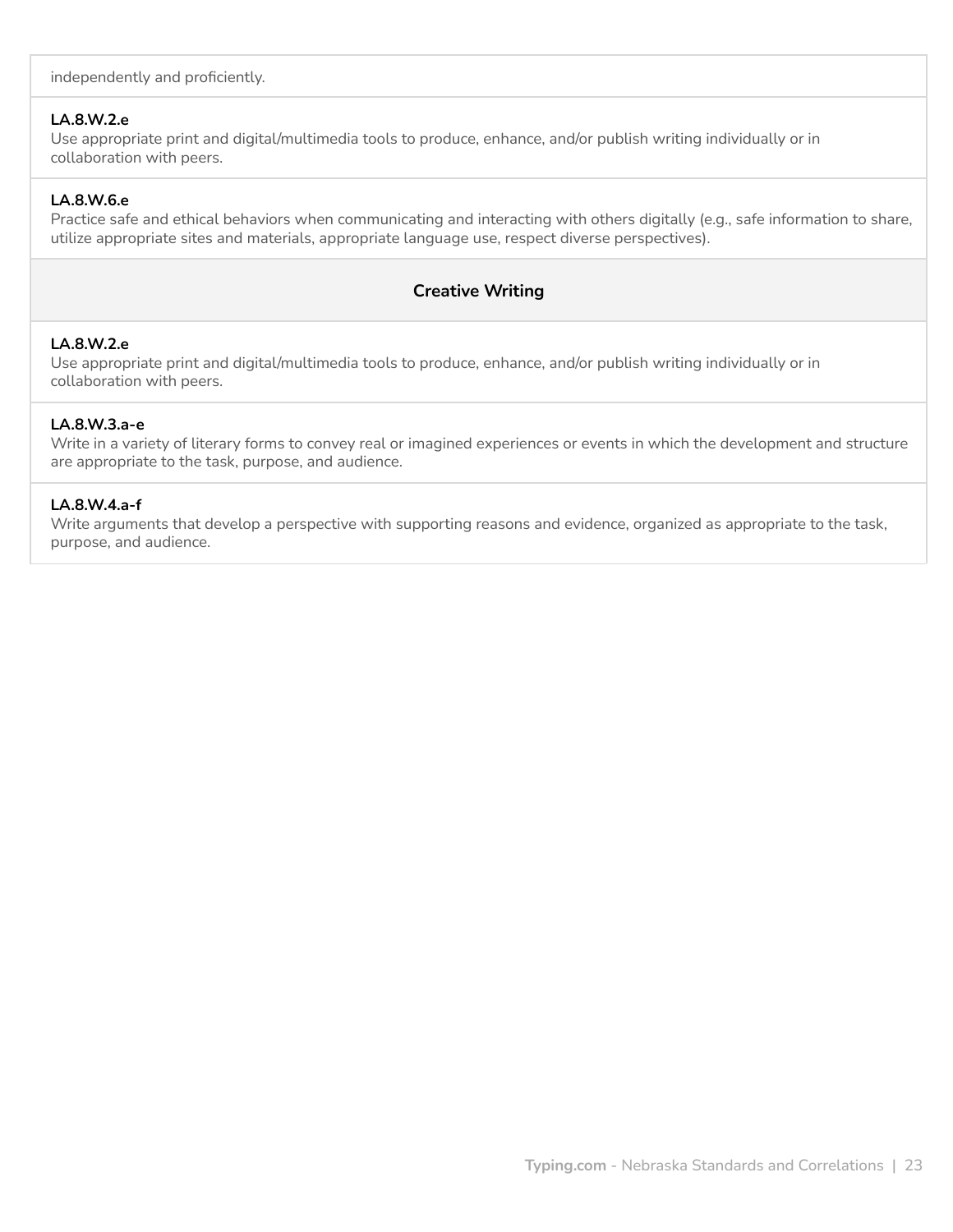<span id="page-23-0"></span>

# **Learn the Keys**

#### **LA.10.W.2.e**

Use appropriate print and digital/multimedia tools to produce, enhance, and/or publish writing individually or in collaboration with peers.

## **Punctuation & Advanced Keys**

#### **LA.10.W.1.a**

Apply knowledge of rules for capitalization.

#### **LA.10.W.1.b**

Use a colon to introduce a quotation, definition, or to expand on information in a sentence; use a semicolon with a conjunctive adverb.

#### **LA.10.W.2.e**

Use appropriate print and digital/multimedia tools to produce, enhance, and/or publish writing individually or in collaboration with peers.

# **Cross-Curricular Typing**

#### **LA.10.RI.1**

Analyze the development of two or more implied or explicit central ideas over the course of an informational text or texts.

#### **LA.10.RI.8**

Read and comprehend a wide range of informational texts of appropriate complexity at the high end of the 9- 10 grade band proficiently, with scaffolding as needed at the high end of the range.

#### **LA.10.V.1.a-c**

Integrate grade-level academic vocabulary appropriately for a variety of tasks and purposes.

#### **LA.10.W.2.e**

Use appropriate print and digital/multimedia tools to produce, enhance, and/or publish writing individually or in collaboration with peers.

#### **LA.10.W.6.d**

Demonstrate academic integrity by avoiding overreliance on any one source; cite sources using a variety of in-text citations to enhance fluency; develop a list of sources that conforms to a style guide appropriate to the discipline (e.g. MLA, APA, Chicago).

> **Digital Citizenship & Communication**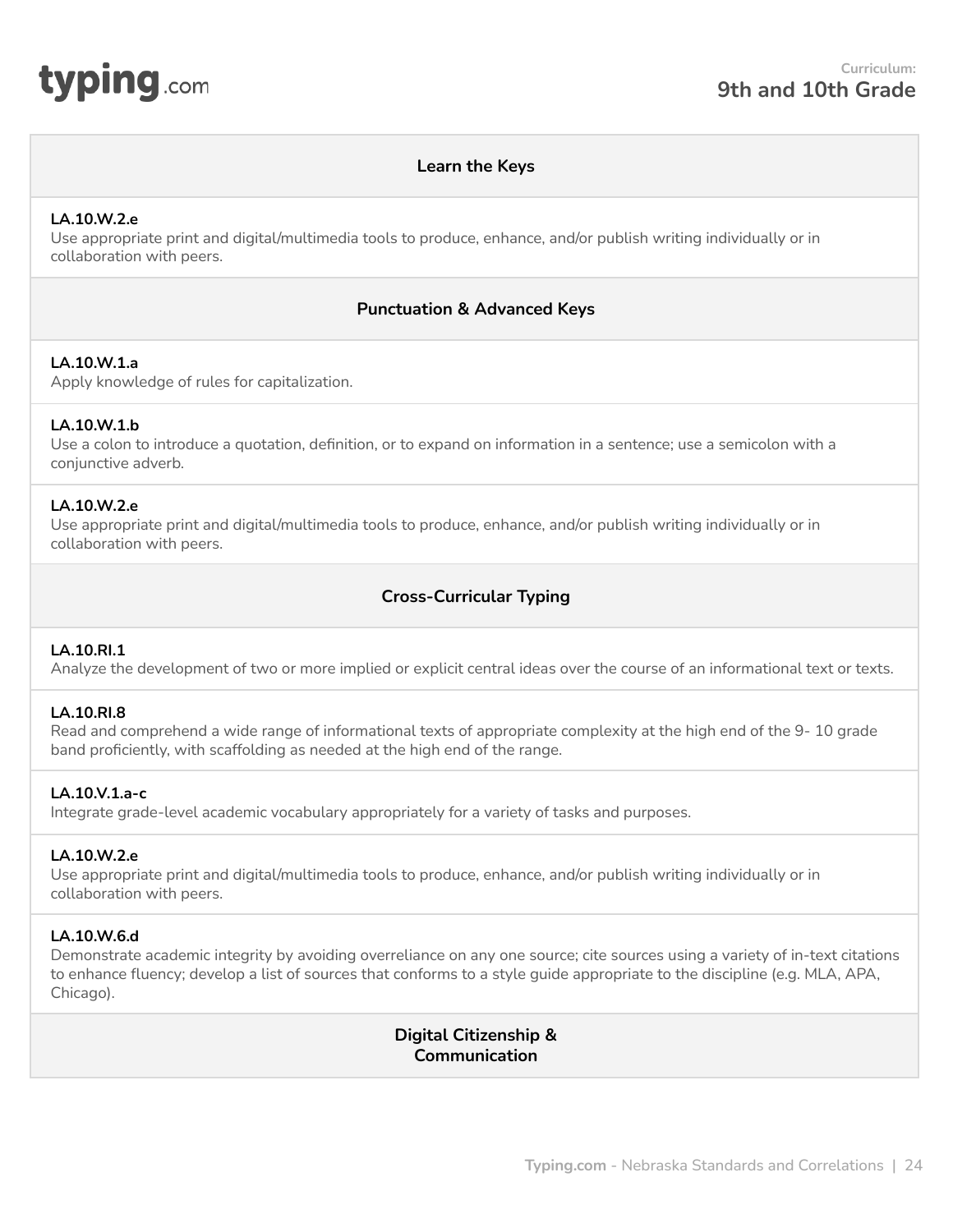# **LA.10.RI.3**

Analyze an author's perspective or purpose in a text and analyze how an author uses rhetoric to advance that point of view or purpose.

# **LA.10.RI.8**

Read and comprehend a wide range of informational texts of appropriate complexity at the high end of the 9- 10 grade band proficiently, with scaffolding as needed at the high end of the range.

# **LA.10.W.2.e**

Use appropriate print and digital/multimedia tools to produce, enhance, and/or publish writing individually or in collaboration with peers.

# **LA.10.W.6.b**

Locate and evaluate the credibility of evidence (e.g., the expertise or motivation of the creator of an information product, potential bias and/or deception, and social, political, and/or historical perspectives) from print and digital sources to generate and answer questions and create new understandings.

# **LA.10.W.6.e**

Practice safe and ethical behaviors when communicating and interacting with others digitally (e.g. safe information to share, utilize appropriate sites and materials, appropriate language use, respect diverse perspectives).

# **Creative Writing**

# **LA.10.W.2.e**

Use appropriate print and digital/multimedia tools to produce, enhance, and/or publish writing individually or in collaboration with peers.

# **LA.10.W.3.a-e**

Write in a variety of literary forms to convey real or imagined experiences or events, themes, and perspectives in which the development, structure, and style are appropriate to the task, purpose, and audience.

# **LA.10.W.4.a-e**

Write arguments that develop a perspective with supporting reasons and evidence, organized as appropriate to the task, purpose, and audience.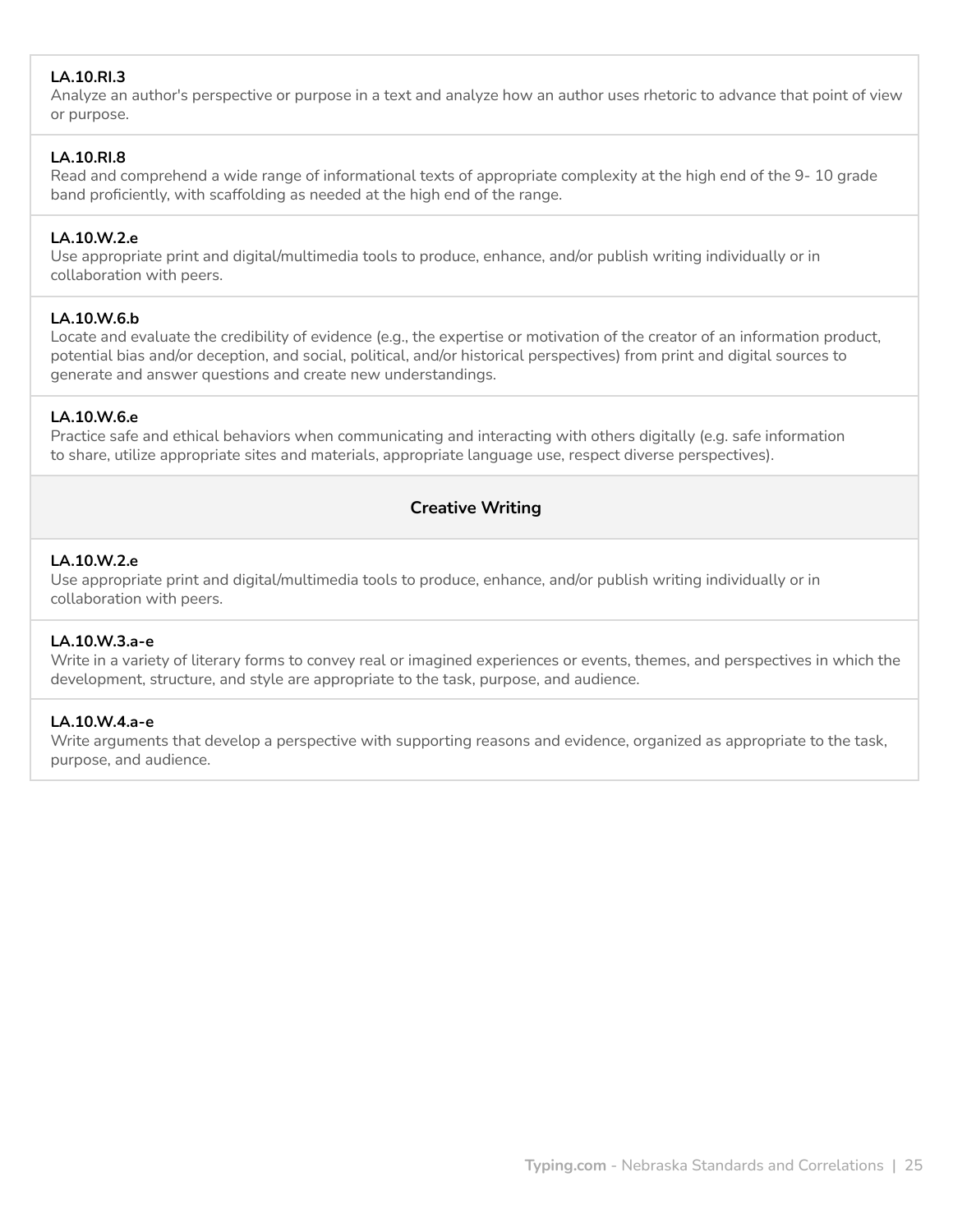<span id="page-25-0"></span>

# **Learn the Keys**

### **LA.12.W.2.e**

Use appropriate print and digital/multimedia tools to produce, enhance, and/or publish writing individually or in collaboration with peers.

# **Punctuation & Advanced Keys**

# **LA.12.W.2.e**

Use appropriate print and digital/multimedia tools to produce, enhance, and/or publish writing individually or in collaboration with peers.

# **Cross-Curricular Typing**

## **LA.12.RI.8**

Read and comprehend a wide range of informational texts in the 12-CCR grade band independently and proficiently.

## **LA.12.V.1**

Integrate grade-level academic vocabulary appropriately for a variety of tasks and purposes.

#### **LA.12.W.2.e**

Use appropriate print and digital/multimedia tools to produce, enhance, and/or publish writing individually or in collaboration with peers.

# **LA.12.W.6.d**

Demonstrate academic integrity by avoiding overreliance on any one source; cite sources using a variety of in-text citations to enhance fluency; develop a list of sources that conforms to a style guide appropriate to the discipline (e.g., MLA, APA, Chicago).

# **Digital Citizenship & Communication**

#### **LA.12.RI.3**

Evaluate an author's perspective or purpose and how it contributes to the meaning, significance, or aesthetic of an informational text.

## **LA.12.RI.8**

Read and comprehend a wide range of informational texts in the 12-CCR grade band independently and proficiently.

# **LA.12.W.2.e**

Use appropriate print and digital/multimedia tools to produce, enhance, and/or publish writing individually or in collaboration with peers.